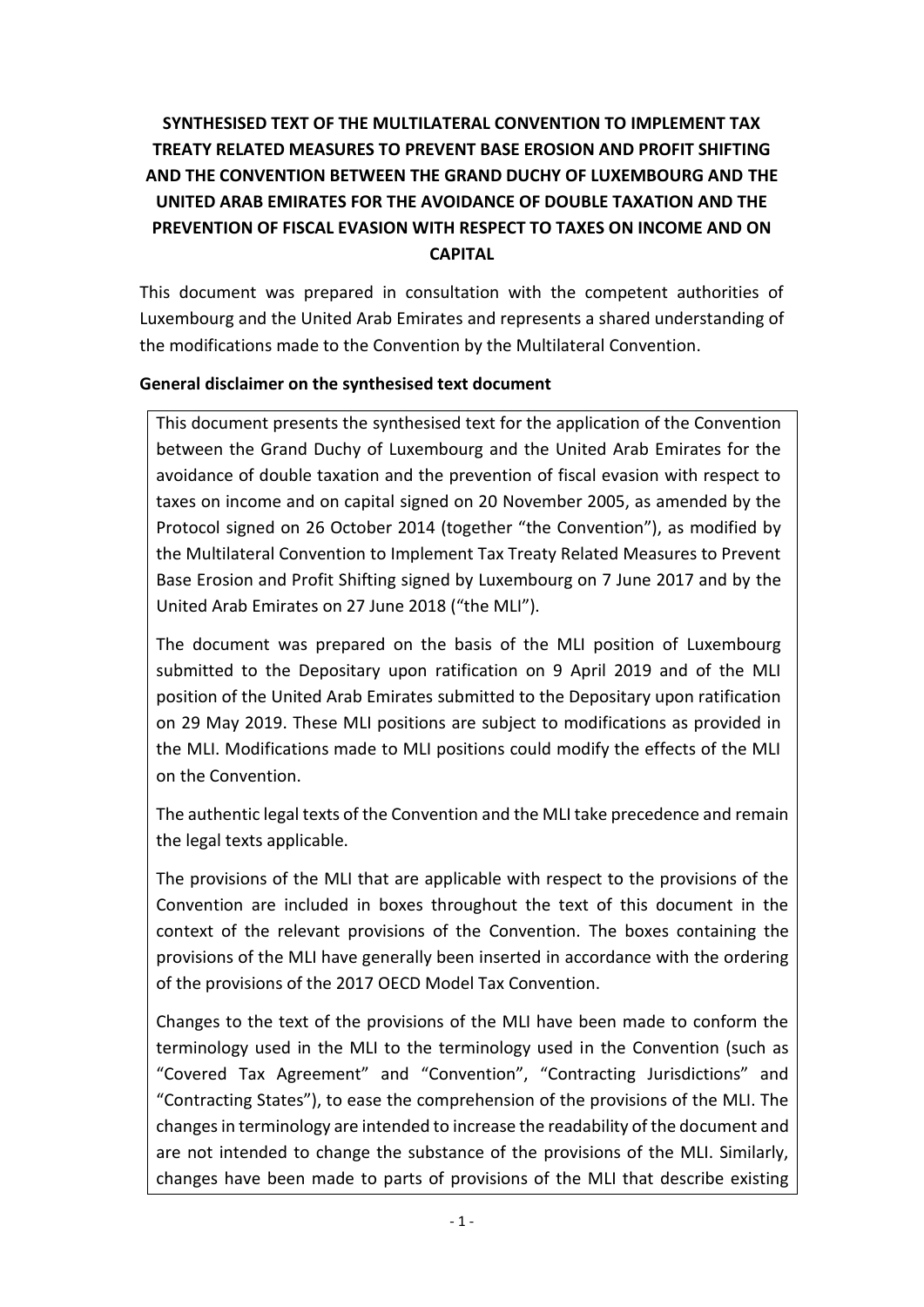provisions of the Convention: descriptive language has been replaced by legal references of the existing provisions to ease the readability.

In all cases, references made to the provisions of the Convention or to the Convention must be understood as referring to the Convention as modified by the provisions of the MLI, provided such provisions of the MLI have taken effect.

### **References**

The authentic legal text of the Convention can be found at the following link:

[impotsdirects.public.lu](https://impotsdirects.public.lu/fr.html)

The text of the MLI and the MLI position of Luxembourg submitted to the Depositary upon ratification on 9 April 2019 and of the MLI position of the United Arab Emirates submitted to the Depositary upon ratification on 29 May 2019 can be found on the [MLI Depositary \(OECD\) webpage.](https://www.oecd.org/tax/treaties/multilateral-convention-to-implement-tax-treaty-related-measures-to-prevent-beps.htm)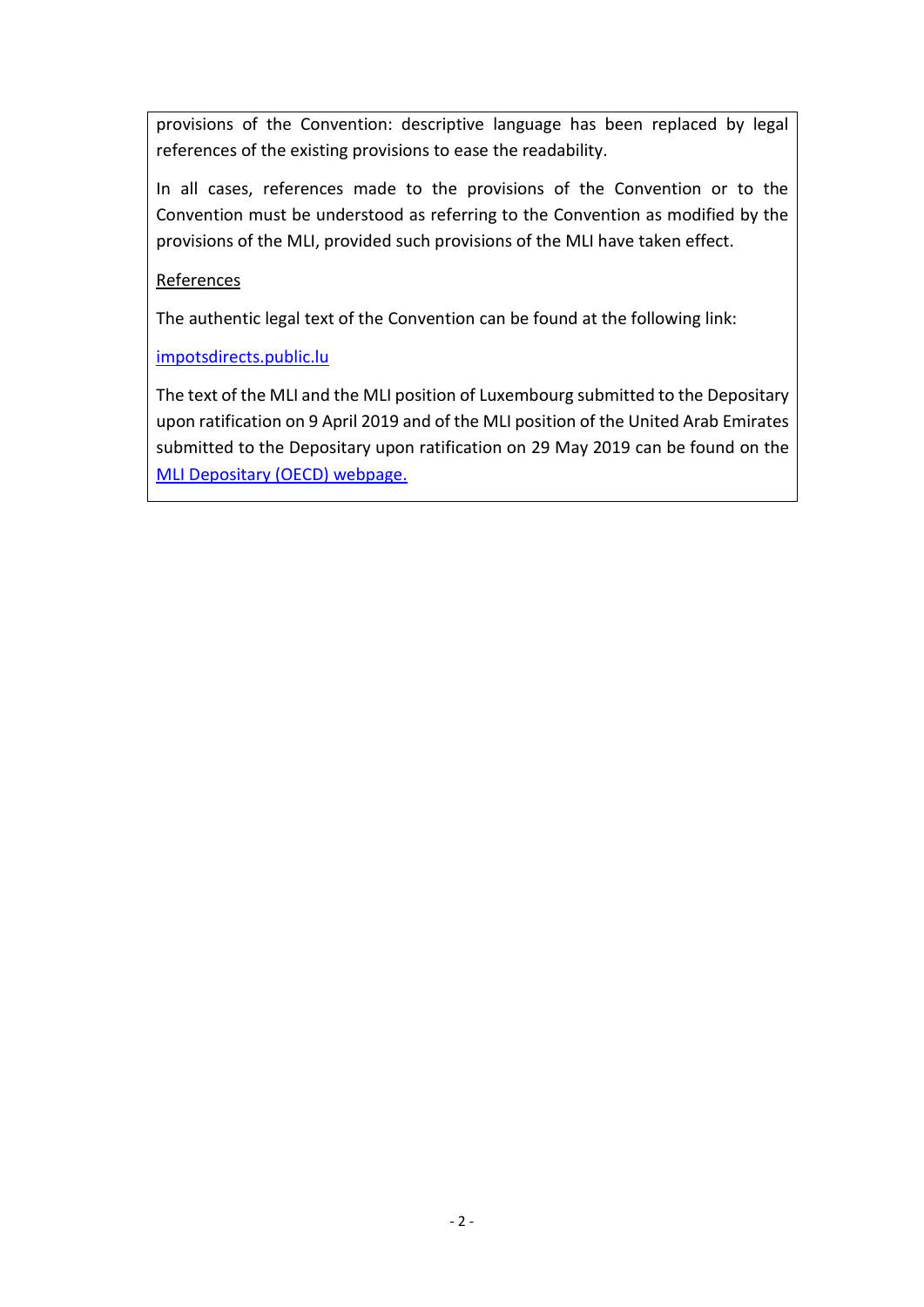### **Disclaimer on the entry into effect of the provisions of the MLI**

### Entry into Effect of the MLI Provisions

The provisions of the MLI applicable to this Convention do not take effect on the same dates as the original provisions of the Convention. Each of the provisions of the MLI could take effect on different dates, depending on the types of taxes involved (taxes withheld at source or other taxes levied) and on the choices made by Luxembourg and the United Arab Emirates in their MLI positions.

Dates of the deposit of instruments of ratification, acceptance or approval: 9 April 2019 for Luxembourg and 29 May 2019 for the United Arab Emirates.

Entry into force of the MLI: 1 August 2019 for Luxembourg and 1 September 2019 for the United Arab Emirates.

Unless it is stated otherwise elsewhere in this document, the provisions of the MLI have effect with respect to the Convention:

In Luxembourg:

with respect of taxes withheld at source on amounts paid or credited to nonresidents, where the event giving rise to such taxes occurs on or after 1 January 2020;

with respect to all other taxes, for taxes levied with respect to taxable periods beginning on or after 1 March 2020.

In the United Arab Emirates:

with respect of taxes withheld at source on amounts paid or credited to nonresidents, where the event giving rise to such taxes occurs on or after 1 January 2020;

with respect to all other taxes, for taxes levied with respect to taxable periods beginning on or after 1 March 2020.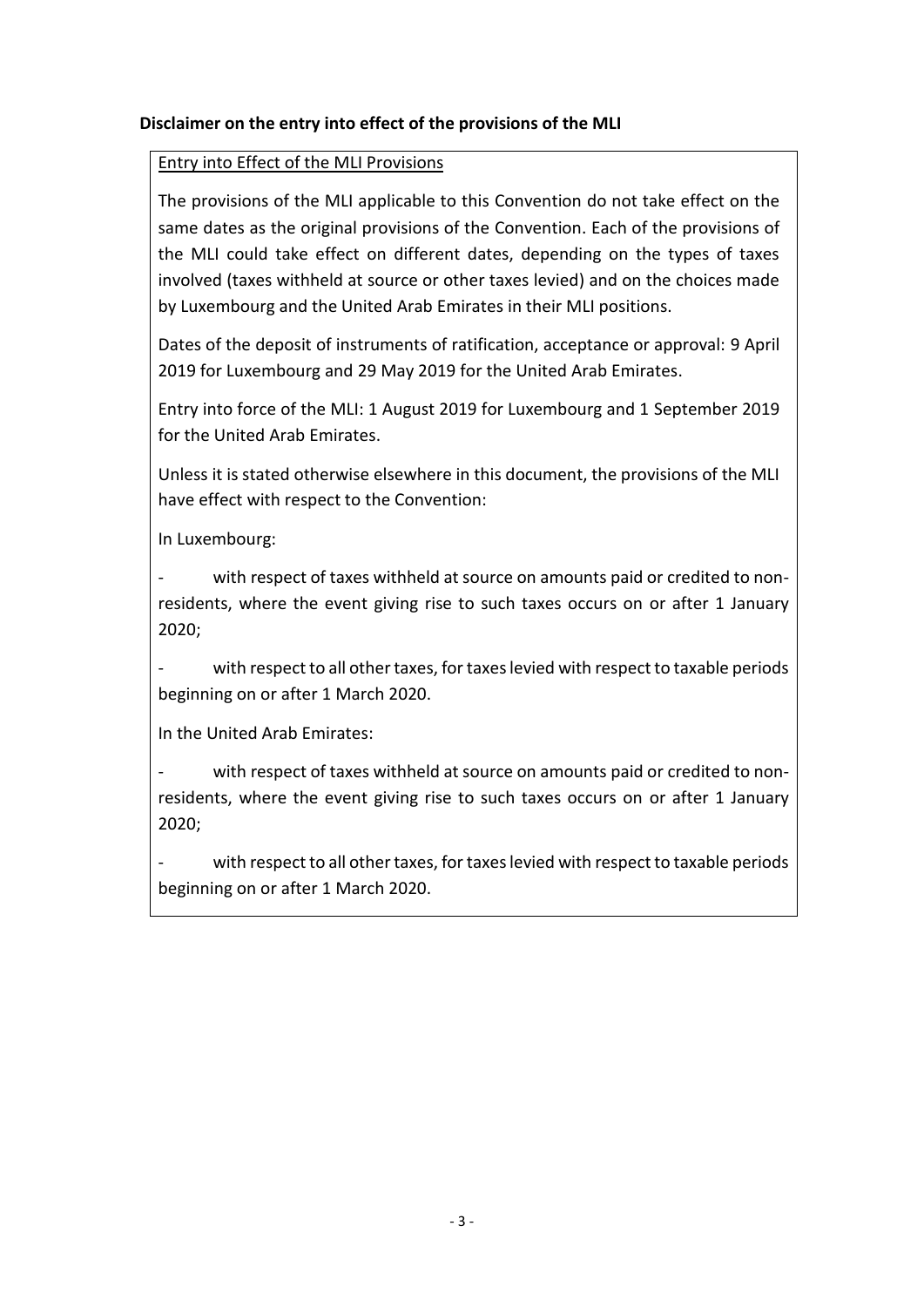#### **CONVENTION**

# **BETWEEN THE GRAND DUCHY OF LUXEMBOURG AND THE UNITED ARAB EMIRATES FOR THE AVOIDANCE OF DOUBLE TAXATION AND THE PREVENTION OF FISCAL EVASION WITH RESPECT TO TAXES ON INCOME AND ON CAPITAL**

The Government of the Grand Duchy of Luxembourg and the Government of the United Arab Emirates,

**[Replaced by paragraph 1 and paragraph 3 of Article 6 of the MLI]** [desiring to conclude a Convention for the avoidance of double taxation and the prevention of fiscal evasion with respect to taxes on income and on capital,]

*The following paragraph 1 and paragraph 3 of Article 6 of the MLI replace the text referring to an intent to eliminate double taxation in the preamble of this Convention:*

*ARTICLE 6 OF THE MLI – PURPOSE OF A COVERED TAX AGREEMENT*

Desiring to further develop their economic relationship and to enhance their cooperation in tax matters,

Intending to eliminate double taxation with respect to the taxes covered by [*this Convention*] without creating opportunities for non-taxation or reduced taxation through tax evasion or avoidance (including through treaty-shopping arrangements aimed at obtaining reliefs provided in [*the Convention*] for the indirect benefit of residents of third jurisdictions),

have agreed as follows:

### **Article 1**

### **Persons Covered**

- 1. This Convention shall apply to persons who are residents of one or both of the Contracting States.
- 2. It is understood that nothing in this Convention shall effect the right of the United Arab Emirates, any of its local Governments or its local authorities thereof to apply its domestic laws and regulations related to the taxation of income and profits derived from hydrocarbons and its associated activities situated in the territory of the United Arab Emirates.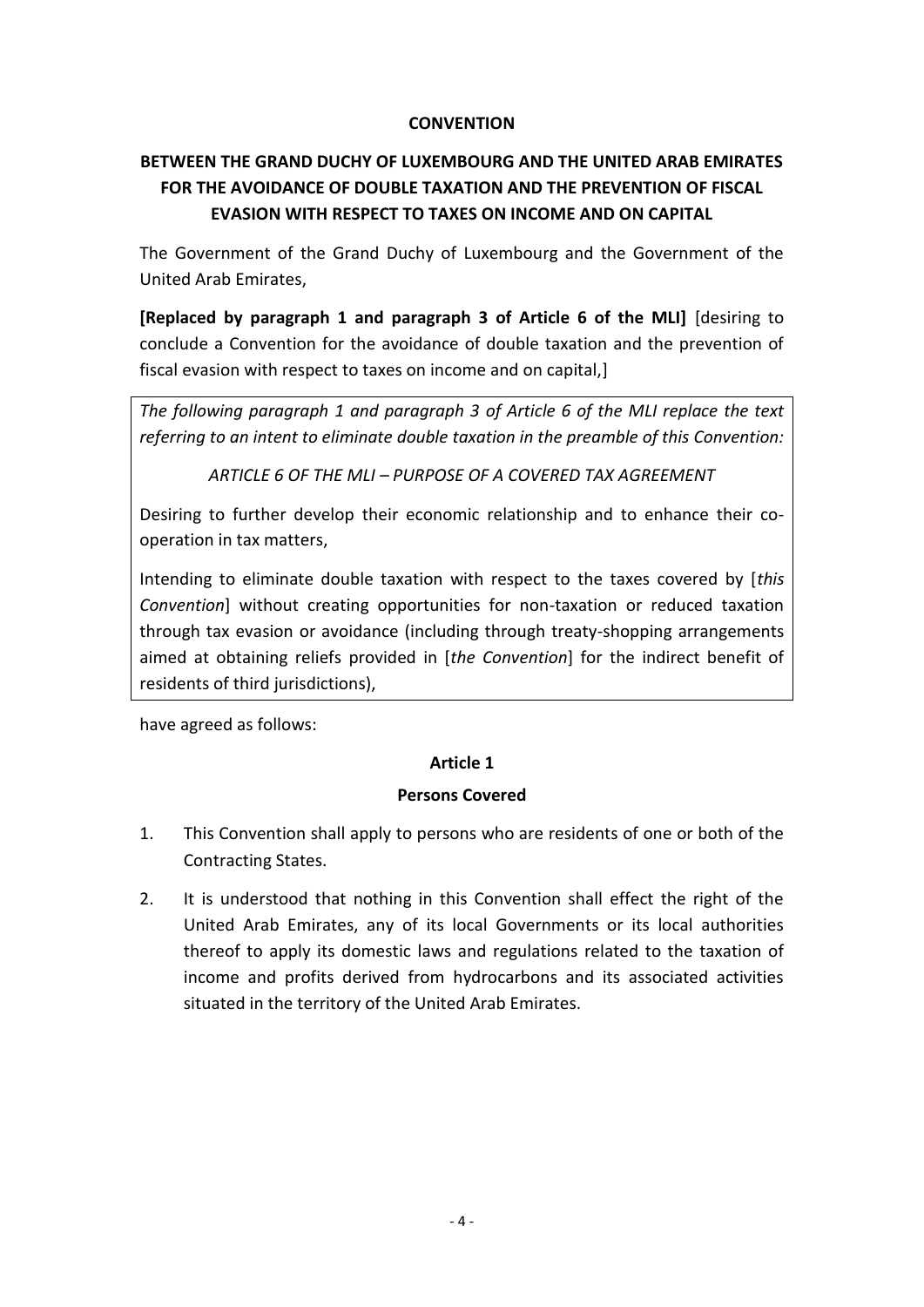#### **Taxes Covered**

- 1. This Convention shall apply to taxes on income and on capital imposed on behalf of a Contracting State or of its local Governments or local authorities, irrespective of the manner in which they are levied.
- 2. There shall be regarded as taxes on income and on capital all taxes imposed on total income, on total capital, or on elements of income or of capital, including taxes on gains from the alienation of movable or immovable property, taxes on the total amounts of wages or salaries paid by enterprises, as well as taxes on capital appreciation.
- 3. The existing taxes to which the Convention shall apply are in particular:
	- a) in the Grand Duchy of Luxembourg:
		- (i) the income tax on individuals (l'impôt sur le revenu des personnes physiques);
		- (ii) the corporation tax (l'impôt sur le revenu des collectivités);
		- (iii) the capital tax (l'impôt sur la fortune); and
		- (iv) the communal trade tax (l'impôt commercial communal);

(hereinafter referred to as "Luxembourg tax");

- b) in the United Arab Emirates:
	- (i) the income tax; and
	- (ii) the corporation tax;

(hereinafter referred to as "United Arab Emirates tax").

4. The Convention shall apply also to any identical or substantially similar taxes that are imposed after the date of signature of the Convention in addition to, or in place of, the existing taxes. The competent authorities of the Contracting States shall notify each other of any significant changes that have been made in their taxation laws.

#### **Article 3**

#### **General Definitions**

- 1. For the purposes of this Convention, unless the context otherwise requires:
	- a) the term "Luxembourg" means the Grand Duchy of Luxembourg and, when used in a geographical sense, means the territory of the Grand Duchy of Luxembourg;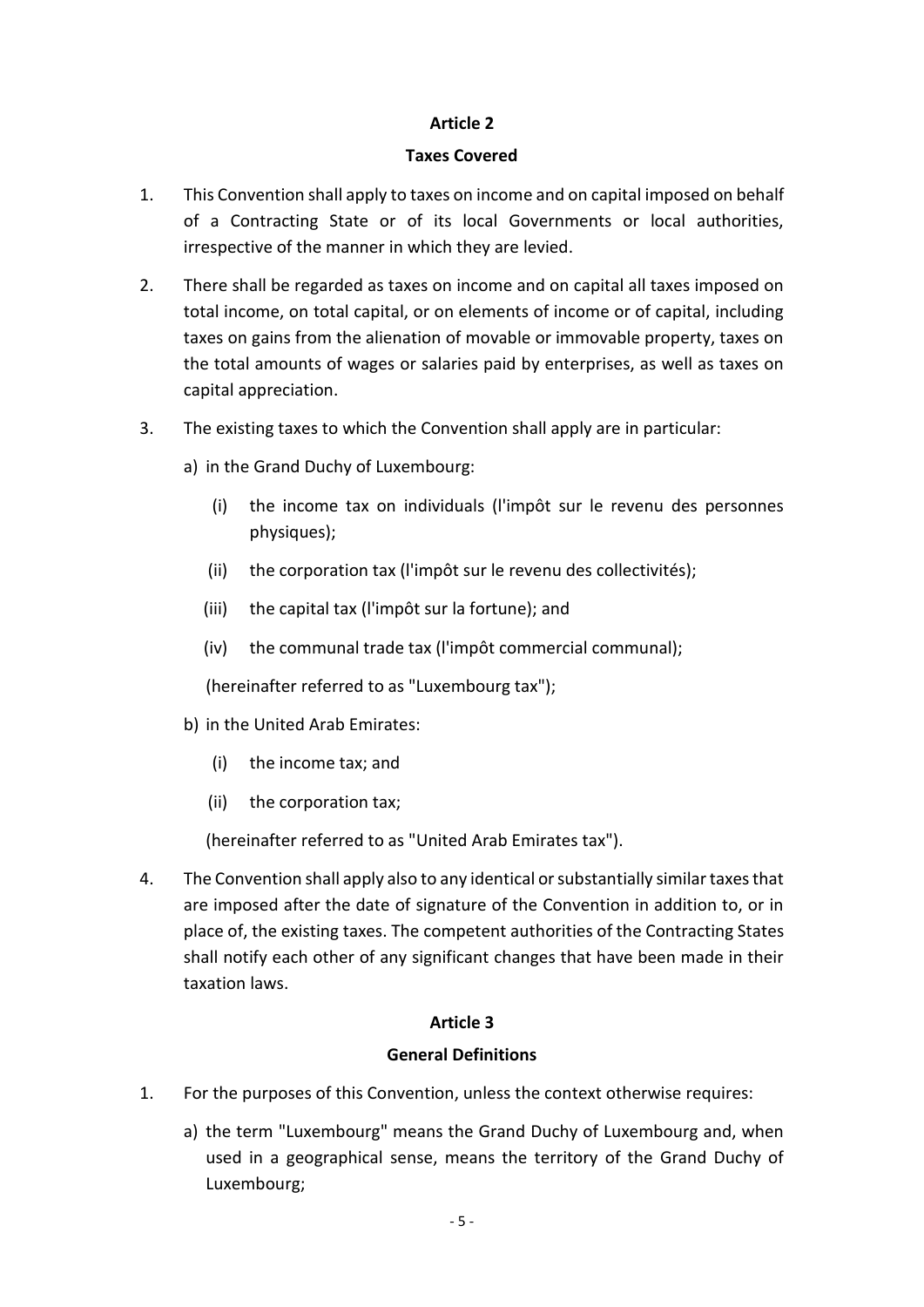- b) the term "United Arab Emirates" means the United Arab Emirates and, when used in a geographical sense, means the area in which the territory is under its sovereignty as well as the territorial sea, airspace and submarine areas over which the United Arab Emirates exercises, in conformity with international law and the law of the United Arab Emirates, sovereign rights, including the mainland and islands under its jurisdiction in respect of any activity carried on in connection with the exploration for or the exploitation of the natural resources;
- c) the term "person" includes an individual, a company and any other body of persons;
- d) the term "company" means any body corporate or any entity which is treated as a body corporate for tax purposes;
- e) the term "enterprise" applies to the carrying on of any business;
- f) the terms "enterprise of a Contracting State" and "enterprise of the other Contracting State" mean respectively an enterprise carried on by a resident of a Contracting State and an enterprise carried on by a resident of the other Contracting State;
- g) the term "international traffic" means any transport by a ship or aircraft operated by an enterprise that has its place of effective management in a Contracting State, except when the ship or aircraft is operated solely between places in the other Contracting State;
- h) the term "competent authority" means:
	- (i) in Luxembourg, the Minister of Finance or his authorised representative;
	- (ii) in the United Arab Emirates, the Minister of Finance and Industry or his authorised representative;
- i) the term "national" means:
	- (i) any individual possessing the nationality of a Contracting State;
	- (ii) any legal person, partnership or association deriving its status as such from the laws in force in a Contracting State;
- j) the term "business" includes the performance of professional services and of other activities of an independent character.
- 2. In the application of this Convention by either of the Contracting States, any term not defined therein shall, unless the context otherwise requires, have the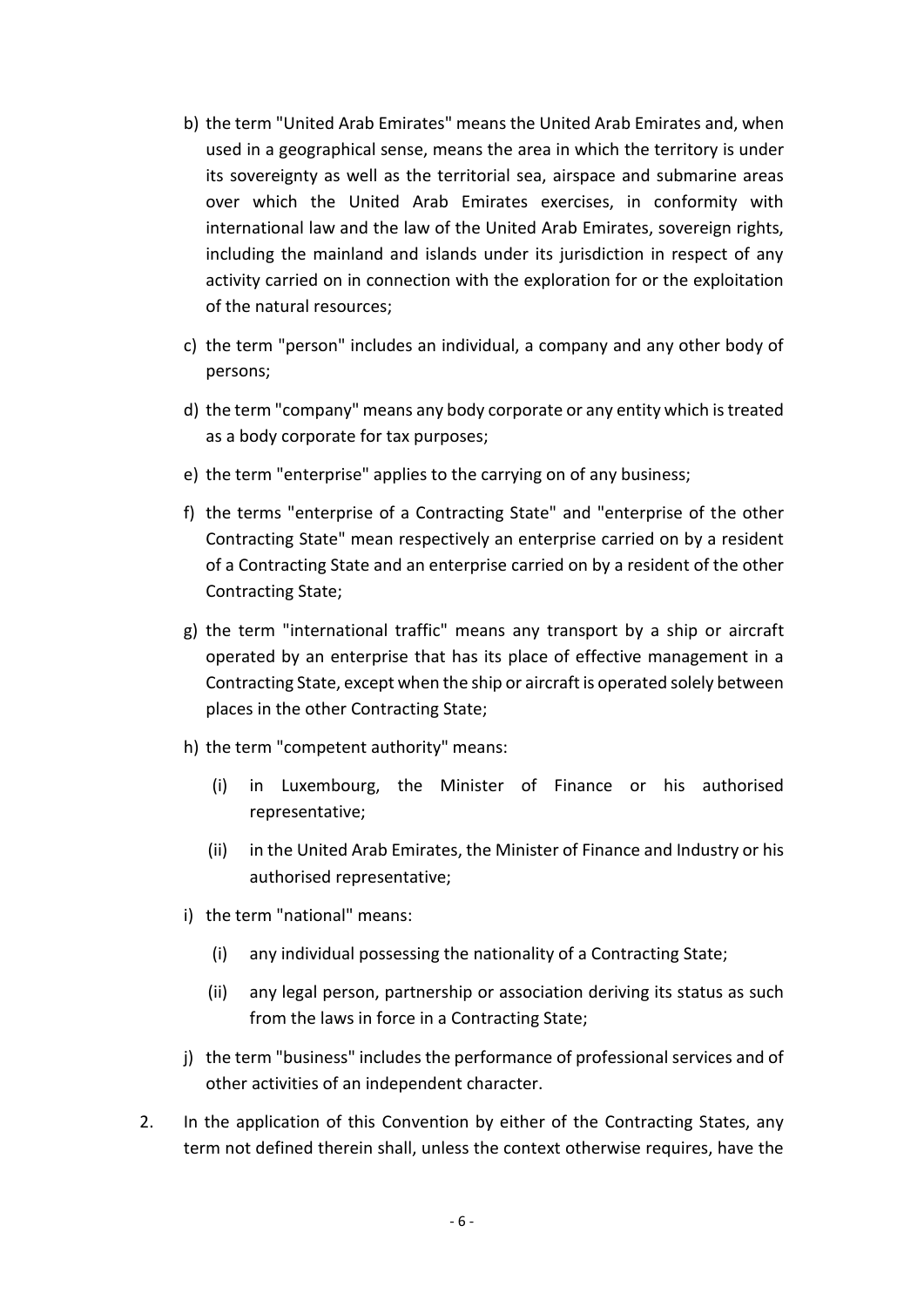meaning which it has under the laws of that State concerning the taxes to which the Convention applies.

#### **Article 4**

#### **Resident**

- 1. For the purposes of this Convention, the term "resident of a Contracting State" means:
	- a) in the case of the United Arab Emirates:
		- (i) the United Arab Emirates, a local Government, a local authority or a governmental institution thereof;
		- (ii) the United Arab Emirates nationals;
		- (iii) an individual who under the laws of the United Arab Emirates is considered as a resident of that State; and
		- (iv) a company or any other legal entity which is created under the laws of the United Arab Emirates;
	- b) in the case of Luxembourg:

any person who, under the laws of the State of Luxembourg, is liable to tax therein by reason of his domicile, residence, place of management or any other criterion of a similar nature, and also includes the State of Luxembourg and any local authority thereof.

- 2. Where by reason of the provisions of paragraph 1 an individual is a resident of both Contracting States, then his status shall be determined as follows:
	- a) he shall be deemed to be a resident only of the State in which he has a permanent home available to him; if he has a permanent home available to him in both States, he shall be deemed to be a resident only of the State with which his personal and economic relations are closer (centre of vital interests);
	- b) if the State in which he has his centre of vital interests cannot be determined, or if he has not a permanent home available to him in either State, he shall be deemed to be a resident only of the State in which he has an habitual abode;
	- c) if he has an habitual abode in both States or in neither of them, he shall be deemed to be a resident only of the State of which he is a national;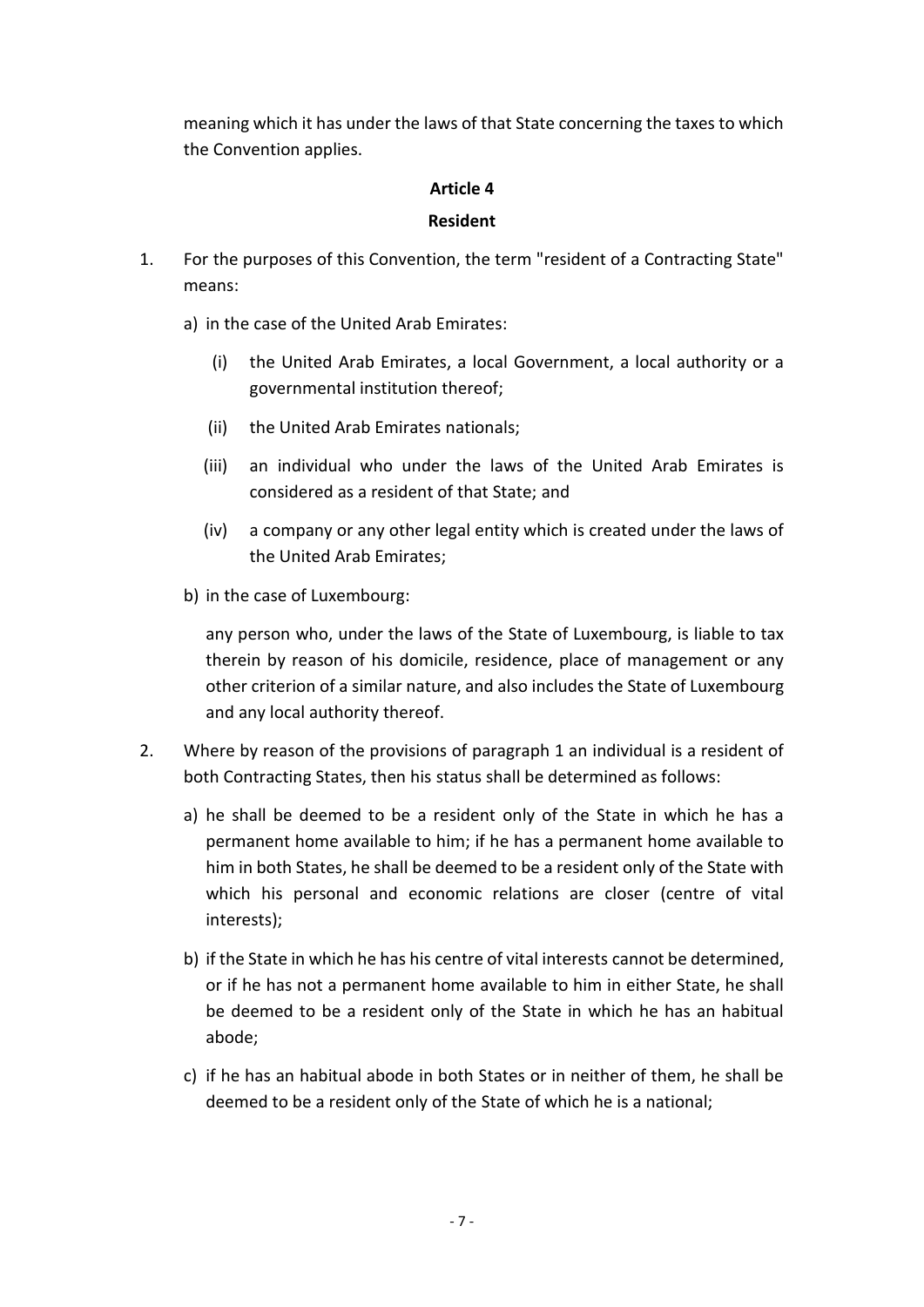- d) if he is a national of both States or of neither of them, the competent authorities of the Contracting States shall settle the question by mutual agreement.
- 3. Where by reason of the provisions of paragraph 1 a person other than an individual is a resident of both Contracting States, then it shall be deemed to be a resident only of the State in which its place of effective management is situated.

#### **Permanent Establishment**

- 1. For the purposes of this Convention, the term "permanent establishment" means a fixed place of business through which the business of an enterprise is wholly or partly carried on.
- 2. The term "permanent establishment" includes especially:
	- a) a place of management;
	- b) a branch;
	- c) an office;
	- d) a factory;
	- e) a workshop, and
	- f) a mine, an oil or gas well, a quarry or any other place of extraction of natural resources.
- 3. A building site or construction or installation project constitutes a permanent establishment only if it lasts more than 12 months.
- 4. Notwithstanding the preceding provisions of this Article, the term "permanent establishment" shall be deemed not to include:
	- a) the use of facilities solely for the purpose of storage, display or delivery of goods or merchandise belonging to the enterprise;
	- b) the maintenance of a stock of goods or merchandise belonging to the enterprise solely for the purpose of storage, display or delivery;
	- c) the maintenance of a stock of goods or merchandise belonging to the enterprise solely for the purpose of processing by another enterprise;
	- d) the maintenance of a fixed place of business solely for the purpose of purchasing goods or merchandise or of collecting information, for the enterprise;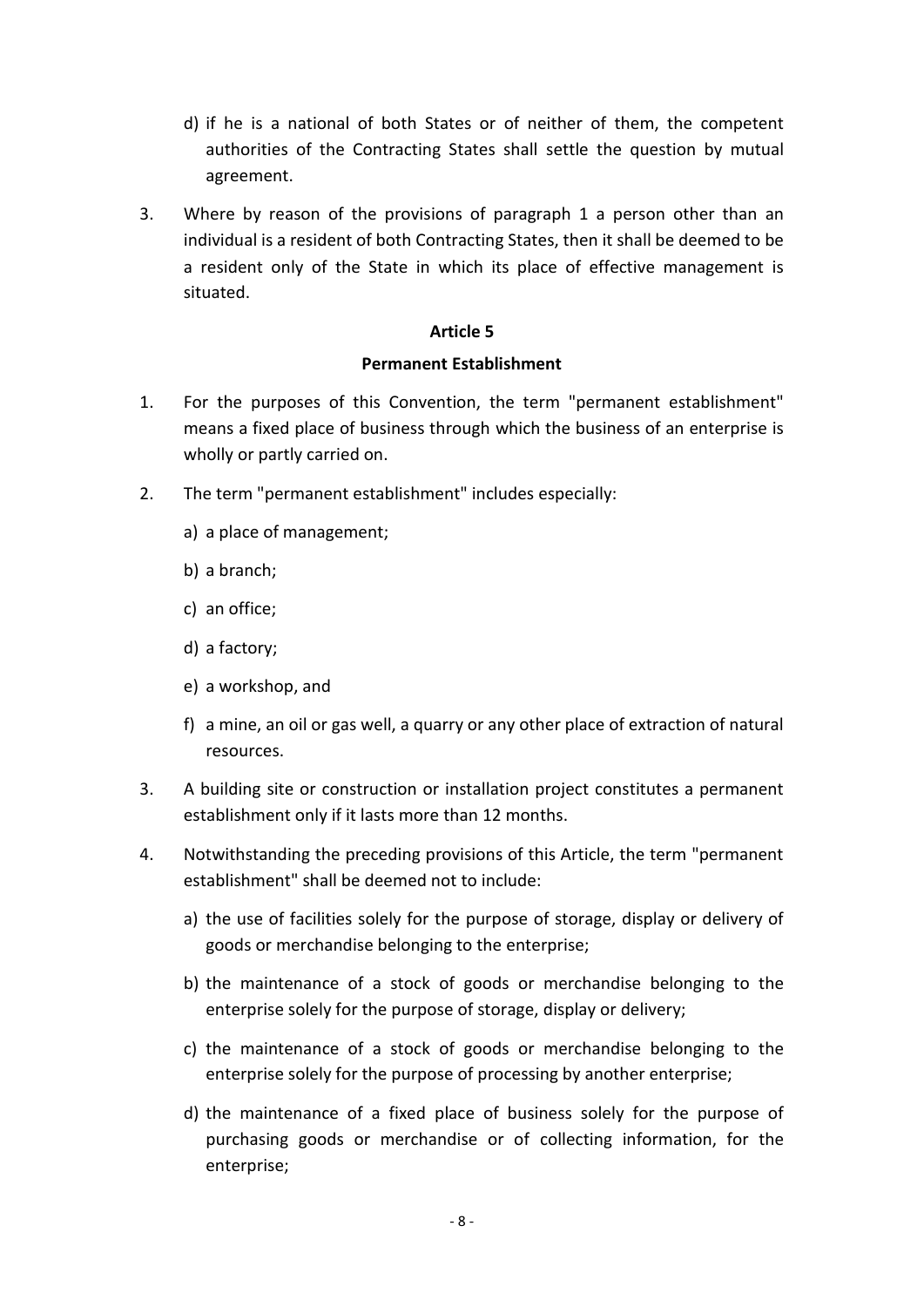- e) the maintenance of a fixed place of business solely for the purpose of carrying on, for the enterprise, any other activity of a preparatory or auxiliary character;
- f) the maintenance of a fixed place of business solely for any combination of activities mentioned in subparagraphs a) to e), provided that the overall activity of the fixed place of business resulting from this combination is of a preparatory or auxiliary character.
- 5. Notwithstanding the provisions of paragraphs 1 and 2, where a person other than an agent of an independent status to whom paragraph 6 applies - is acting on behalf of an enterprise and has, and habitually exercises, in a Contracting State an authority to conclude contracts in the name of the enterprise, that enterprise shall be deemed to have a permanent establishment in that State in respect of any activities which that person undertakes for the enterprise, unless the activities of such person are limited to those mentioned in paragraph 4 which, if exercised through a fixed place of business, would not make this fixed place of business a permanent establishment under the provisions of that paragraph.
- 6. An enterprise shall not be deemed to have a permanent establishment in a Contracting State merely because it carries on business in that State through a broker, general commission agent or any other agent of an independent status, provided that such persons are acting in the ordinary course of their business.
- 7. The fact that a company which is a resident of a Contracting State controls or is controlled by a company which is a resident of the other Contracting State, or which carries on business in that other State (whether through a permanent establishment or otherwise), shall not of itself constitute either company a permanent establishment of the other.

### **Income from Immovable Property**

- 1. Income derived by a resident of a Contracting State from immovable property (including income from agriculture or forestry) situated in the other Contracting State may be taxed in that other State.
- 2. The term "immovable property" shall have the meaning which it has under the law of the Contracting State in which the property in question is situated. The term shall in any case include property accessory to immovable property, livestock and equipment used in agriculture and forestry, rights to which the provisions of general law respecting landed property apply, usufruct of immovable property and rights to variable or fixed payments as consideration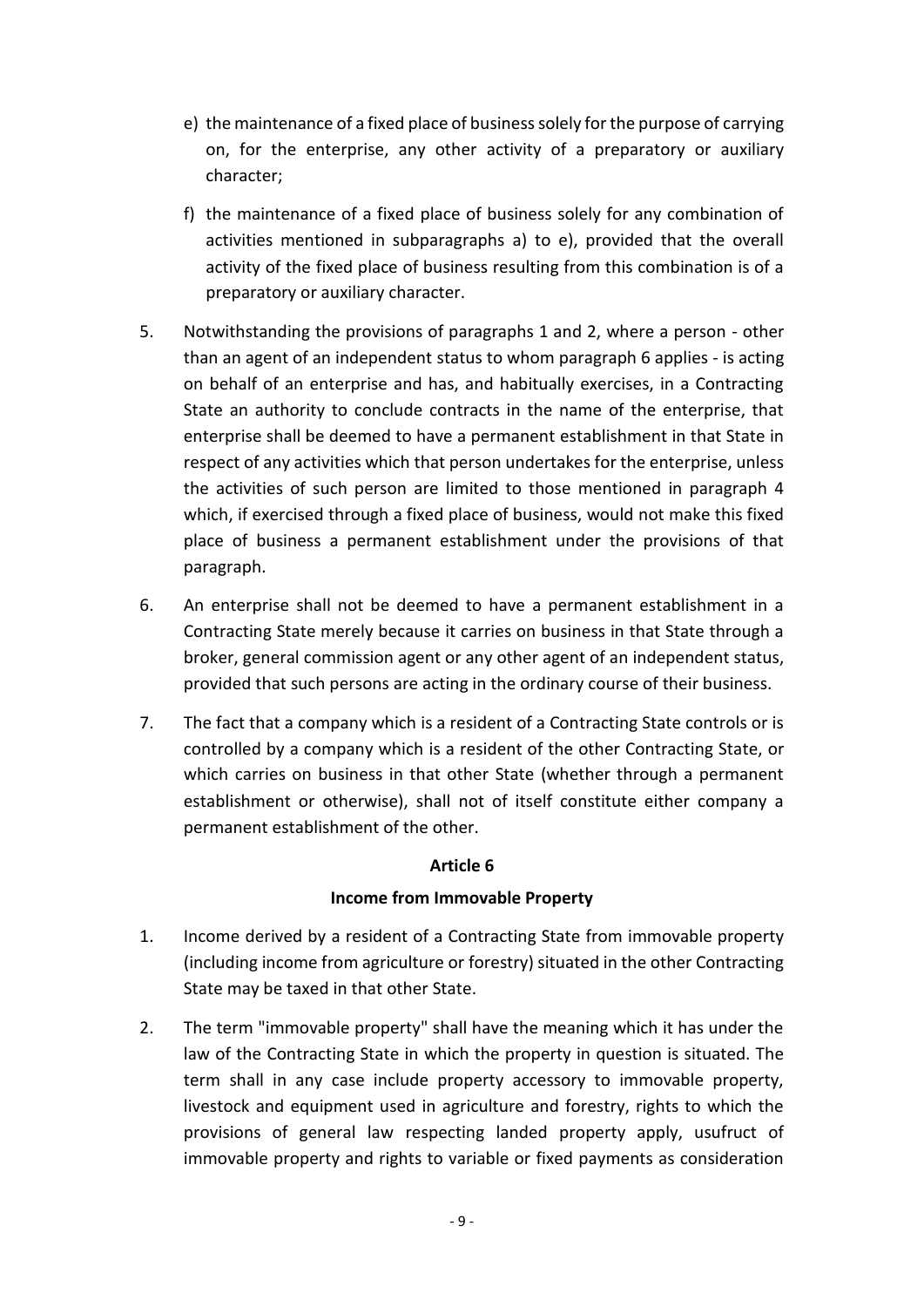for the working of, or the right to work, mineral deposits, sources and other natural resources; ships; boats and aircraft shall not be regarded as immovable property.

- 3. The provisions of paragraph 1 shall apply to income derived from the direct use, letting, or use in any other form of immovable property.
- 4. The provisions of paragraphs 1 and 3 shall also apply to the income from immovable property of an enterprise.

#### **Article 7**

#### **Business Profits**

- 1. The profits of an enterprise of a Contracting State shall be taxable only in that State unless the enterprise carries on business in the other Contracting State through a permanent establishment situated therein. If the enterprise carries on business as aforesaid, the profits of the enterprise may be taxed in the other State but only so much of them as is attributable to that permanent establishment.
- 2. Subject to the provisions of paragraph 3, where an enterprise of a Contracting State carries on business in the other Contracting State through a permanent establishment situated therein, there shall in each Contracting State be attributed to that permanent establishment the profits which it might be expected to make if it were a distinct and separate enterprise engaged in the same or similar activities under the same or similar conditions and dealing wholly independently with the enterprise of which it is a permanent establishment.
- 3. In determining the profits of a permanent establishment, there shall be allowed as deductions expenses which are incurred for the purposes of the permanent establishment, including executive and general administrative expenses so incurred, whether in the State in which the permanent establishment is situated or elsewhere.
- 4. Insofar as it has been customary in a Contracting State to determine the profits to be attributed to a permanent establishment on the basis of an apportionment of the total profits of the enterprise to its various parts, nothing in paragraph 2 shall preclude that Contracting State from determining the profits to be taxed by such an apportionment as may be customary; the method of apportionment adopted shall, however, be such that the result shall be in accordance with the principles contained in this Article.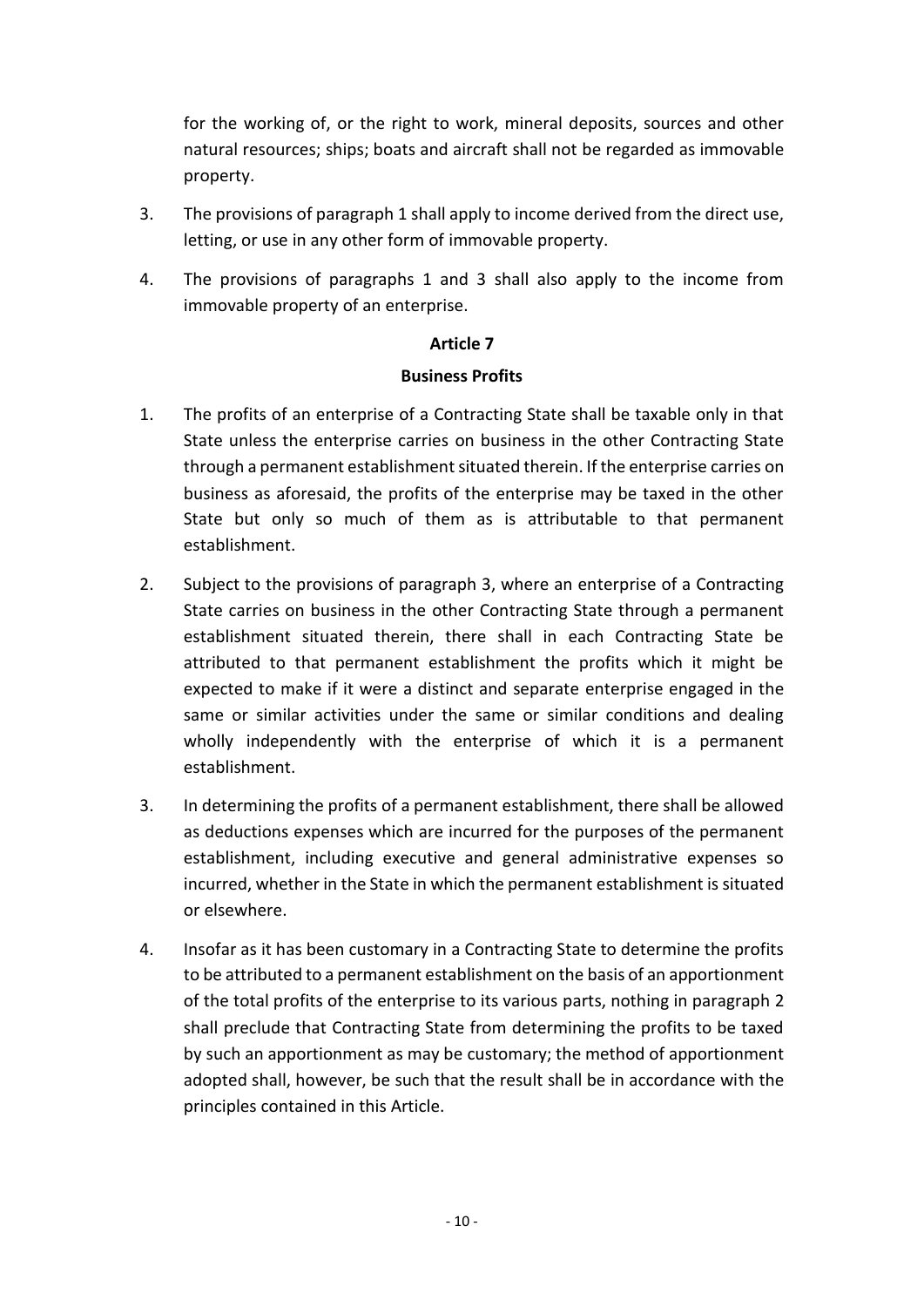- 5. No profits shall be attributed to a permanent establishment by reason of the mere purchase by that permanent establishment of goods or merchandise for the enterprise.
- 6. For the purposes of the preceding paragraphs, the profits to be attributed to the permanent establishment shall be determined by the same method year by year unless there is good and sufficient reason to the contrary.
- 7. Where profits include items of income which are dealt with separately in other Articles of this Convention, then the provisions of those Articles shall not be affected by the provisions of this Article.

### **Shipping and Air Transport**

- 1. Profits from the operation of ships or aircraft in international traffic shall be taxable only in the Contracting State in which the place of effective management of the enterprise is situated.
- 2. The provisions of paragraph 1 of this Article shall also apply to profits referred to in those paragraphs derived by a resident of a Contracting State from its participation in a pool, a joint business or an international operating agency.
- 3. In this Article:

(a)the term "profits" includes:

- (i) profits, net profits, gross receipts and revenues derived directly from the operation of ships or aircraft in international traffic,
- (ii) interest on sums generated directly from the operation of ships or aircraft in international traffic which is incidental to such operation, and
- (iii) income derived from the selling of tickets through other enterprises;
- (b)the term "operation of ships or aircraft" in international traffic by a person, includes:
	- (i) the charter or rent of ships or aircraft, and
	- (ii) the rent of containers and related equipment by that person provided that such charter or rent is incidental to the operation by that person of ships or aircraft in international traffic.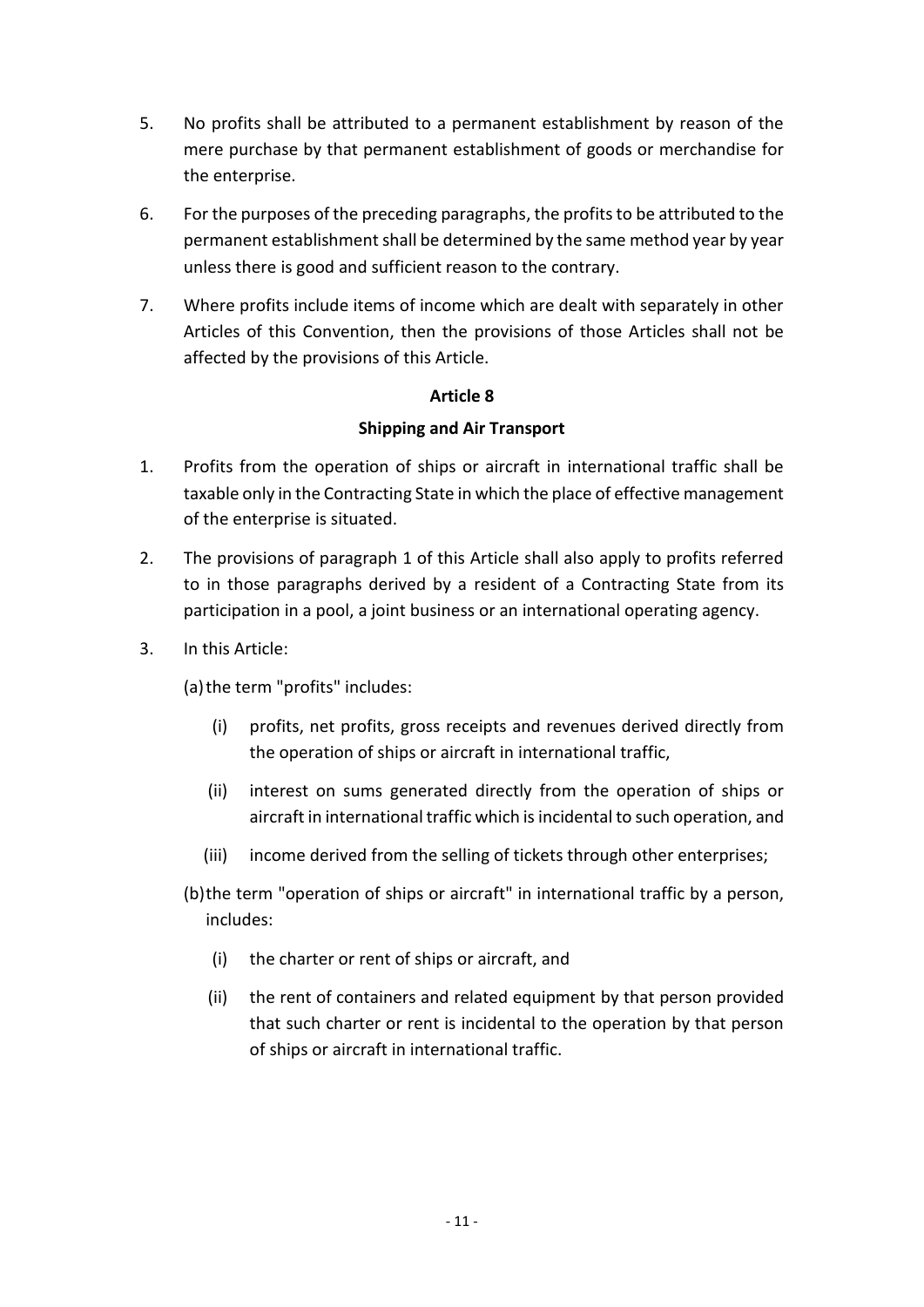### **Associated Enterprises**

- 1. Where
	- a) an enterprise of a Contracting State participates directly or indirectly in the management, control or capital of an enterprise of the other Contracting State, or
	- b) the same persons participate directly or indirectly in the management, control or capital of an enterprise of a Contracting State and an enterprise of the other Contracting State,

and in either case conditions are made or imposed between the two enterprises in their commercial or financial relations which differ from those which would be made between independent enterprises, then any profits which would, but for those conditions, have accrued to one of the enterprises, but, by reason of those conditions, have not so accrued, may be included in the profits of that enterprise and taxed accordingly.

2. **[Replaced by paragraph 1 of Article 17 of the MLI]** [Where a Contracting State includes in the profits of an enterprise of that State - and taxes accordingly profits on which an enterprise of the other Contracting State has been charged to tax in that other State and the profits so included are profits which would have accrued to the enterprise of the first-mentioned State if the conditions made between the two enterprises had been those which would have been made between independent enterprises, then that other State shall make an appropriate adjustment to the amount of the tax charged therein on those profits. In determining such adjustment, due regard shall be had to the other provisions of this Convention and the competent authorities of the Contracting States shall if necessary consult each other.]

*The following paragraph 1 of Article 17 of the MLI replaces paragraph 2 of Article 9 of this Convention:* 

# *ARTICLE 17 OF THE MLI – CORRESPONDING ADJUSTMENTS*

Where a [*Contracting State*] includes in the profits of an enterprise of that [*Contracting State*] — and taxes accordingly — profits on which an enterprise of the other [*Contracting State*] has been charged to tax in that other [*Contracting State*] and the profits so included are profits which would have accrued to the enterprise of the first-mentioned [*Contracting State*] if the conditions made between the two enterprises had been those which would have been made between independent enterprises, then that other [*Contracting State*] shall make an appropriate adjustment to the amount of the tax charged therein on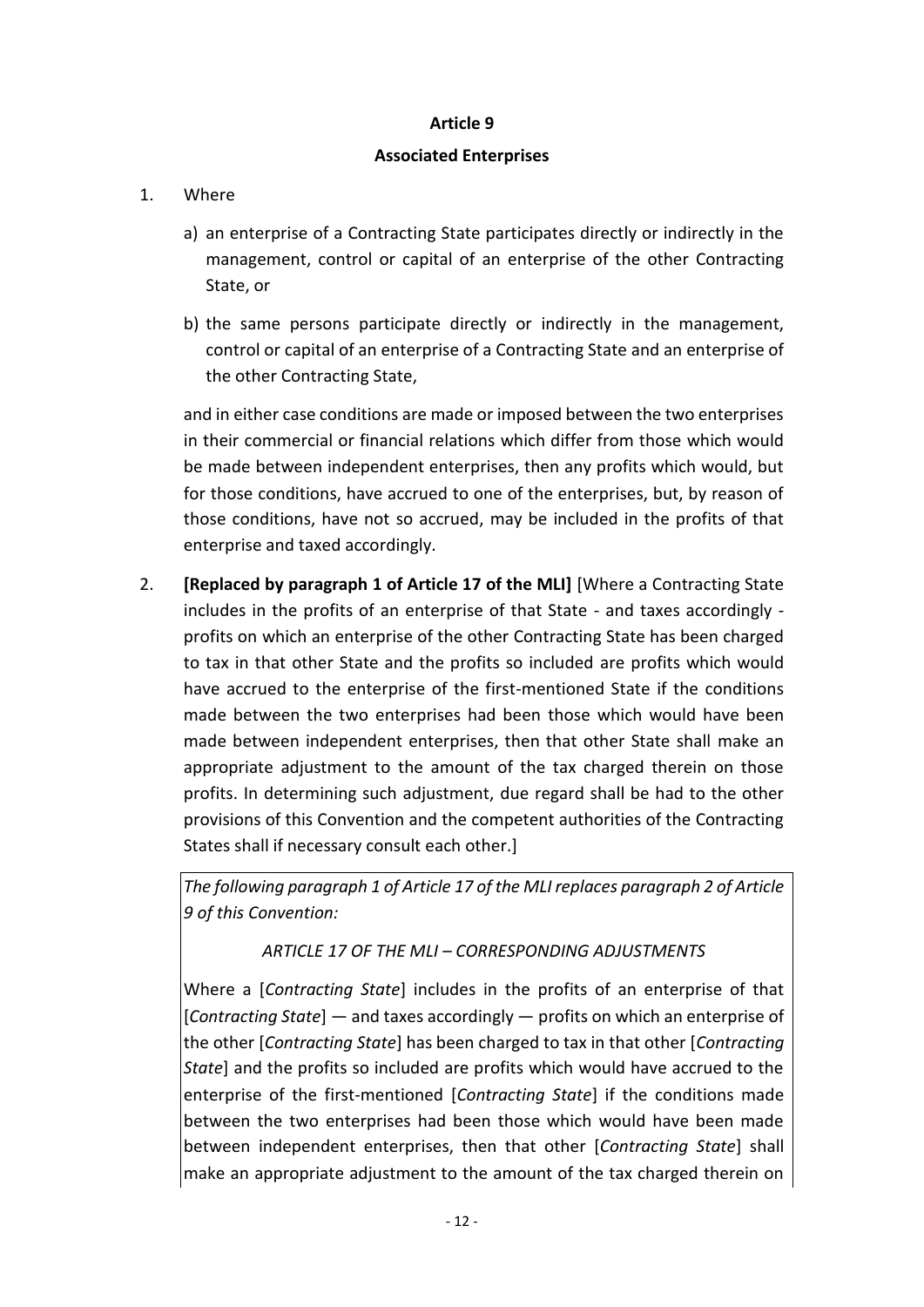those profits. In determining such adjustment, due regard shall be had to the other provisions of [*the Convention*] and the competent authorities of the [*Contracting States*] shall if necessary consult each other.

# **Article 10**

### **Dividends**

- 1. Dividends paid by a company which is a resident of a Contracting State to a resident of the other Contracting State may be taxed in that other State.
- 2. However, such dividends may also be taxed in the Contracting State of which the company paying the dividends is a resident and according to the laws of that State, but if the beneficial owner of the dividends is a resident of the other Contracting State, the tax so charged shall not exceed:
	- a) 5 per cent of the gross amount of the dividends if the beneficial owner is a company (other than a partnership) which holds directly at least 10 per cent of the capital of the company paying the dividends;
	- b) 10 per cent of the gross amount of the dividends in all other cases.

This paragraph shall not affect the taxation of the company in respect of the profits out of which the dividends are paid.

- 3. Notwithstanding the provisions of paragraphs 1 and 2, dividends paid by a company which is a resident of a Contracting State shall be taxable only in the other Contracting State if the beneficial owner of the dividends is that other State itself, a local Government, a local authority or its financial institution thereof, which is a resident of that other State.
- 4. The term "dividends" as used in this Article means income from shares, "jouissance" shares or "jouissance" rights, mining shares, founders' shares or other rights, not being debt-claims, participating in profits, as well as income from other corporate rights which is subjected to the same taxation treatment as income from shares by the laws of the State of which the company making the distribution is a resident.
- 5. The provisions of paragraphs 1, 2 and 3 shall not apply if the beneficial owner of the dividends, being a resident of a Contracting State, carries on business in the other Contracting State of which the company paying the dividends is a resident, through a permanent establishment situated therein, and the holding in respect of which the dividends are paid is effectively connected with such permanent establishment. In such case the provisions of Article 7 shall apply.
- 6. Where a company which is a resident of a Contracting State derives profits or income from the other Contracting State, that other State may not impose any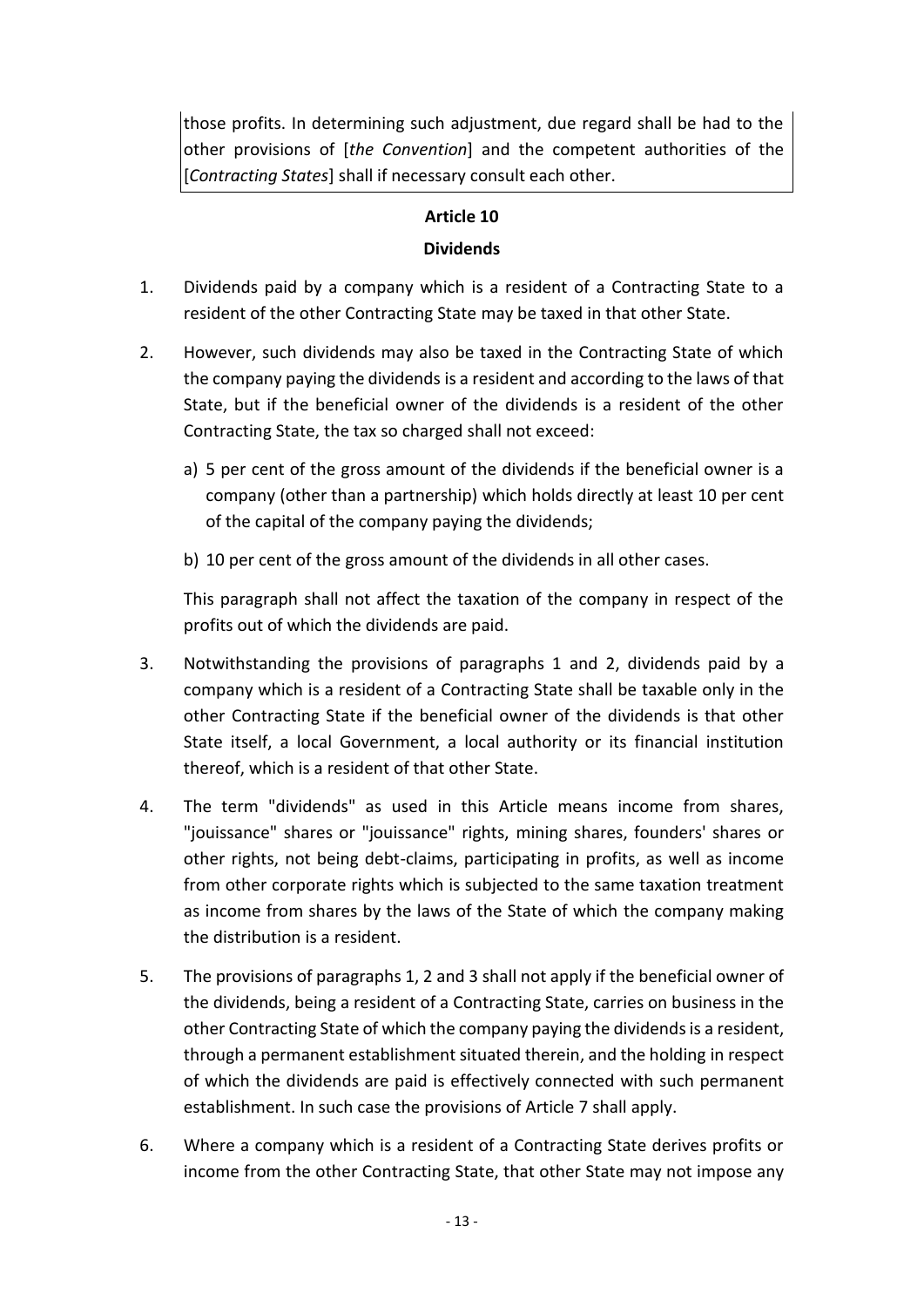tax on the dividends paid by the company, except insofar as such dividends are paid to a resident of that other State or insofar as the holding in respect of which the dividends are paid is effectively connected with a permanent establishment situated in that other State, nor subject the company's undistributed profits to a tax on the company's undistributed profits, even if the dividends paid or the undistributed profits consist wholly or partly of profits or income arising in such other State.

#### **Article 11**

#### **Interest**

- 1. Interest arising in a Contracting State and paid to a resident of the other Contracting State shall be taxable only in that other State.
- 2. The term "interest" as used in this Article means income from debt-claims of every kind, whether or not secured by mortgage and whether or not carrying a right to participate in the debtor's profits, and in particular, income from government securities and income from bonds or debentures, including premiums and prizes attaching to such securities, bonds or debentures. Penalty charges for late payment shall not be regarded as interest for the purpose of this Article.
- 3. The provisions of paragraph 1 shall not apply if the beneficial owner of the interest, being a resident of a Contracting State, carries on business in the other Contracting State in which the interest arises, through a permanent establishment situated therein, and the debt-claim in respect of which the interest is paid is effectively connected with such permanent establishment. In such case the provisions of Article 7 shall apply.
- 4. Where, by reason of a special relationship between the payer and the beneficial owner or between both of them and some other person, the amount of the interest, having regard to the debt-claim for which it is paid, exceeds the amount which would have been agreed upon by the payer and the beneficial owner in the absence of such relationship, the provisions of this Article shall apply only to the last-mentioned amount. In such case, the excess part of the payments shall remain taxable according to the laws of each Contracting State, due regard being had to the other provisions of this Convention.

### **Article 12**

### **Royalties**

1. Royalties arising in a Contracting State and paid to a resident of the other Contracting State shall be taxable only in that other State if such resident is the beneficial owner of the royalties.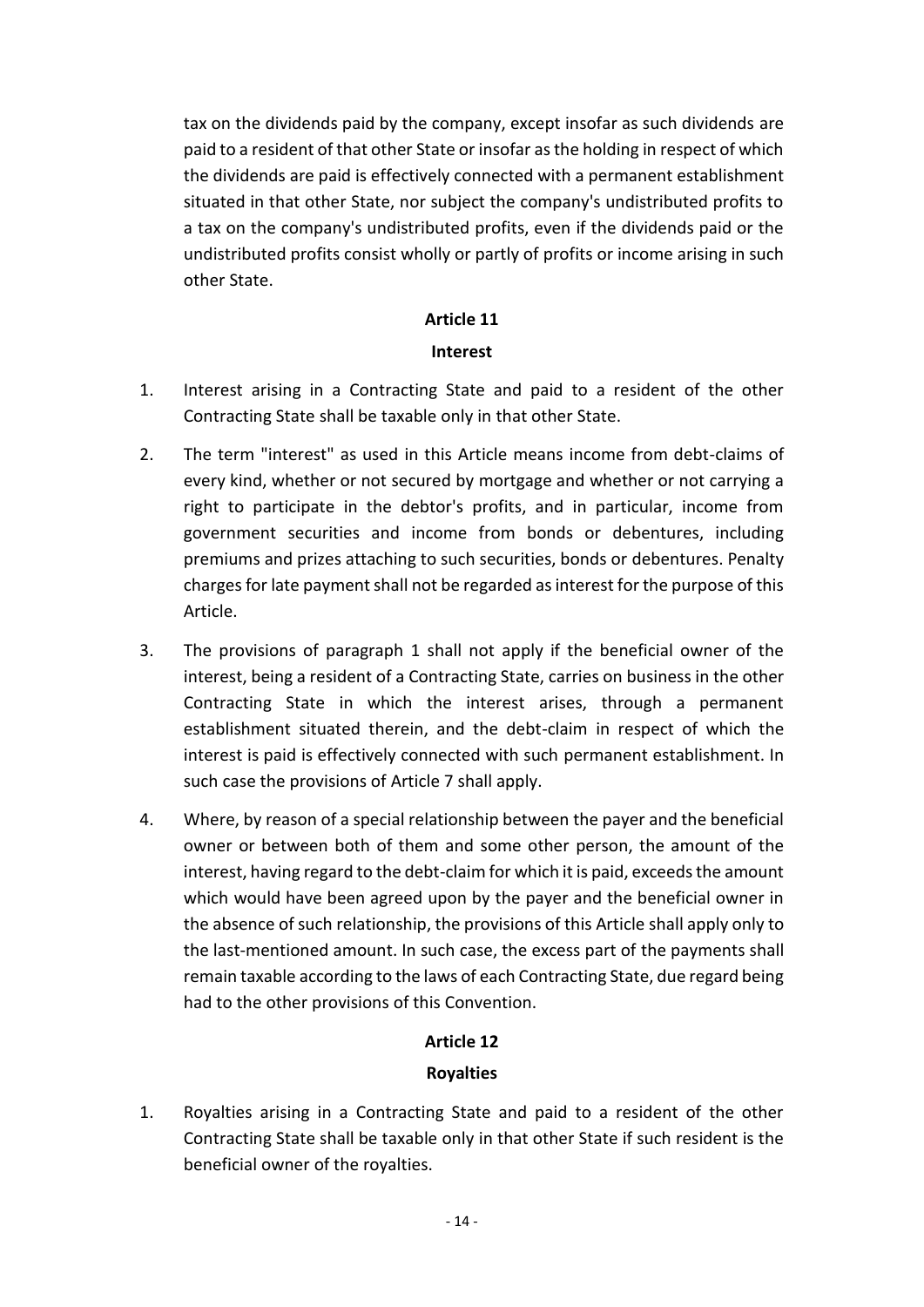- 2. The term "royalties" as used in this Article means payments of any kind received as a consideration for the use of, or the right to use, any copyright of literary, artistic or scientific work including cinematograph films, any patent, trade mark, design or model, plan, secret formula or process, or for information concerning industrial, commercial or scientific experience.
- 3. The provisions of paragraph 1 shall not apply if the beneficial owner of the royalties, being a resident of a Contracting State, carries on business in the other Contracting State in which the royalties arise, through a permanent establishment situated therein, and the right or property in respect of which the royalties are paid is effectively connected with such permanent establishment. In such case the provisions of Article 7 shall apply.
- 4. Where, by reason of a special relationship between the payer and the beneficial owner or between both of them and some other person, the amount of the royalties, having regard to the use, right or information for which they are paid, exceeds the amount which would have been agreed upon by the payer and the beneficial owner in the absence of such relationship, the provisions of this Article shall apply only to the last-mentioned amount. In such case, the excess part of the payments shall remain taxable according to the laws of each Contracting State, due regard being had to the other provisions of this Convention.

### **Capital Gains**

- 1. Gains derived by a resident of a Contracting State from the alienation of immovable property referred to in Article 6 and situated in the other Contracting State may be taxed in that other State.
- 2. Gains from the alienation of movable property forming part of the business property of a permanent establishment which an enterprise of a Contracting State has in the other Contracting State, including such gains from the alienation of such a permanent establishment (alone or with the whole enterprise), may be taxed in that other State.
- 3. Gains from the alienation of ships or aircraft operated in international traffic, or movable property pertaining to the operation of such ships or aircraft, shall be taxable only in the Contracting State in which the place of effective management of the enterprise is situated.
- 4. Gains derived from the alienation of shares, bonds and any other securities or similar instruments, listed on a recognized securities market of a Contracting State shall be taxable only in the other Contracting State.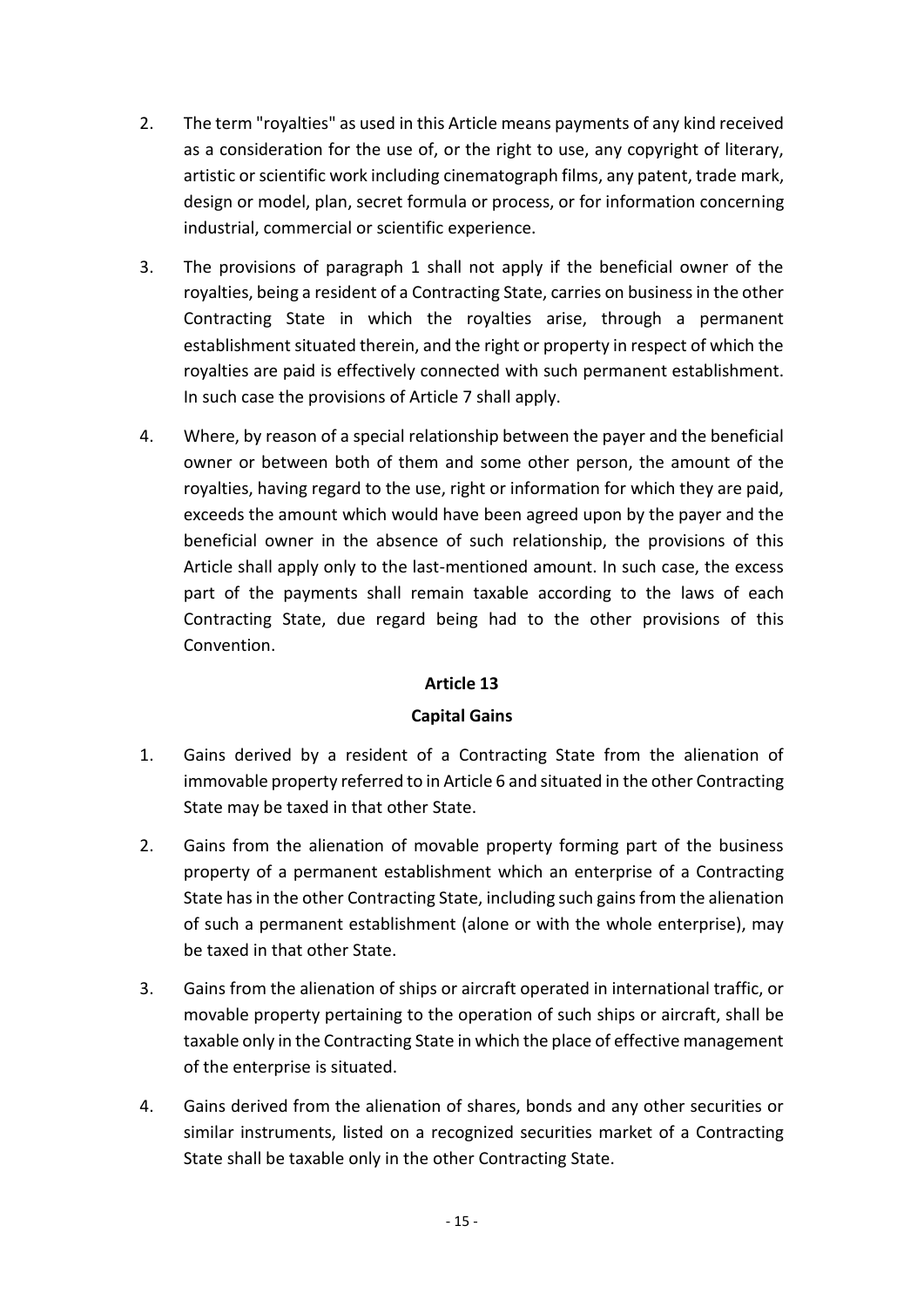5. Gains derived from the alienation of shares in a company other than those referred to in paragraphs 1 to 4 such as securities, bonds, debentures and the like, shall be taxable only in the State of which the alienator is a resident.

### **Article 14**

### **Income from Employment**

- 1. Subject to the provisions of Articles 15, 17 and 18, salaries, wages and other similar remuneration derived by a resident of a Contracting State in respect of an employment shall be taxable only in that State unless the employment is exercised in the other Contracting State. If the employment is so exercised, such remuneration as is derived therefrom may be taxed in that other State.
- 2. Notwithstanding the provisions of paragraph 1, remuneration derived by a resident of a Contracting State in respect of an employment exercised in the other Contracting State shall be taxable only in the first-mentioned State if:
	- a) the recipient is present in the other State for a period or periods not exceeding in the aggregate 183 days in any twelve month period commencing or ending in the calendar year concerned, and
	- b) the remuneration is paid by, or on behalf of, an employer who is not a resident of the other State, and
	- c) the remuneration is not borne by a permanent establishment which the employer has in the other State.
- 3. Notwithstanding the preceding provisions of this Article, remuneration derived in respect of an employment exercised aboard a ship, aircraft or road vehicle operated in international traffic shall be taxable only in the Contracting State in which the place of effective management of the enterprise is situated.

### **Article 15**

### **Directors' Fees**

Directors' fees and other similar payments derived by a resident of a Contracting State in his capacity as a member of the board of directors of a company which is a resident of the other Contracting State may be taxed in that other State.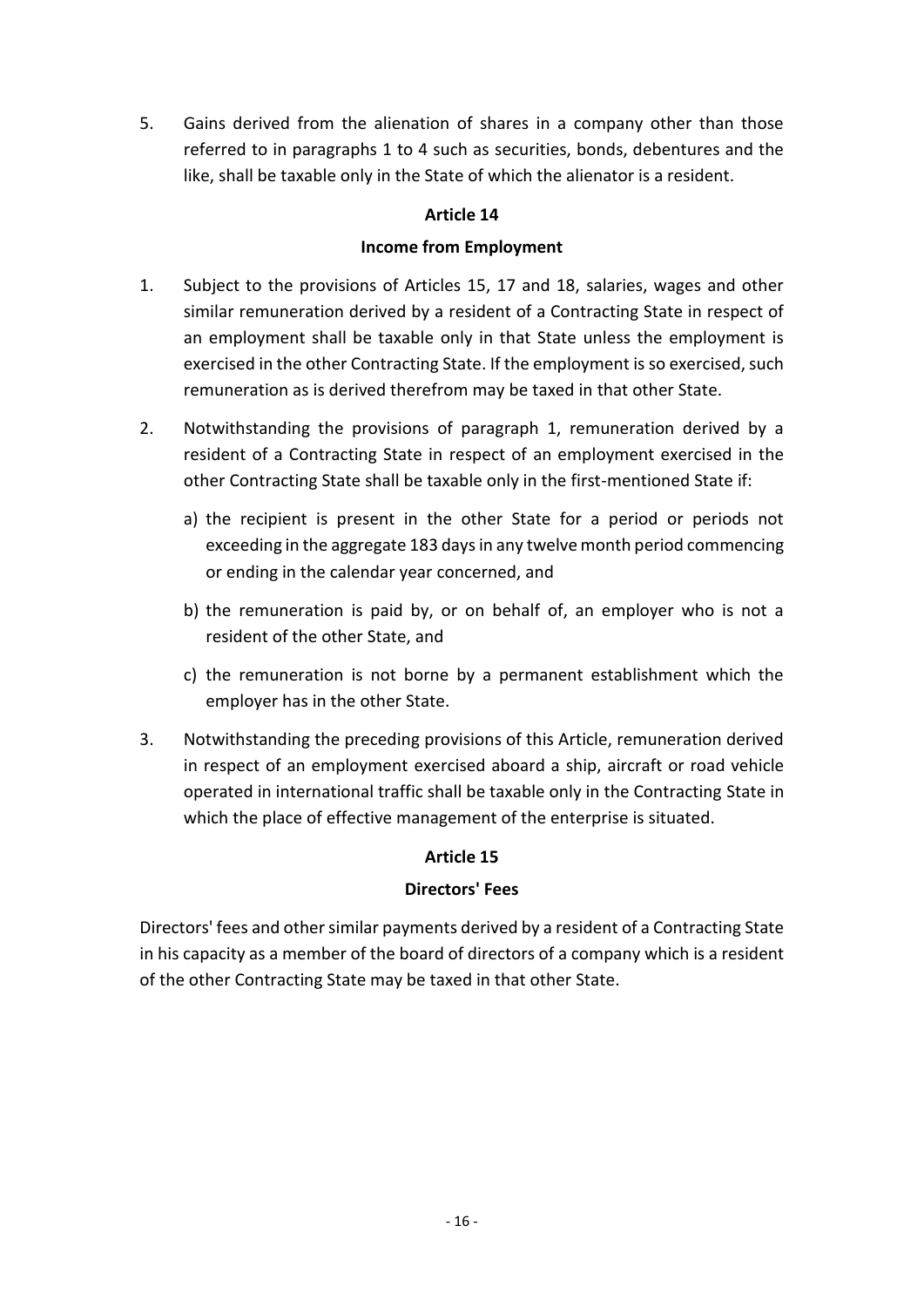#### **Artistes and Sportsmen**

- 1. Notwithstanding the provisions of Articles 7 and 14, income derived by a resident of a Contracting State as an entertainer, such as a theatre, motion picture, radio or television artiste, or a musician, or as a sportsman, from his personal activities as such exercised in the other Contracting State, may be taxed in that other State.
- 2. Where income in respect of personal activities exercised by an entertainer or a sportsman in his capacity as such accrues not to the entertainer or sportsman himself but to another person, that income may, notwithstanding the provisions of Articles 7 and 14, be taxed in the Contracting State in which the activities of the entertainer or sportsman are exercised.
- 3. Notwithstanding the provisions of paragraphs 1 and 2 of this Article income derived from such activities performed within the framework of cultural agreements concluded between the Contracting State are reciprocally exempted from tax only if such activities are sponsored by the Government of a Contracting State or financed by public funds of both Contracting States and the activities are not carried out for the purpose of profits.

#### **Article 17**

### **Pensions**

- 1. Subject to the provisions of paragraph 2 of Article 18, pensions and other similar remuneration paid to a resident of a Contracting State in consideration of past employment shall be taxable only in that State.
- 2. Notwithstanding the provisions of paragraph 1, pensions and other payments made under the social security legislation of a Contracting State shall be taxable only in that State.
- 3. Notwithstanding the provisions of paragraph 1, pensions and other similar remuneration arising in a Contracting State and paid to a resident of the other Contracting State shall be taxable only in the first-mentioned State, provided that such payments derive from contributions paid to a pension scheme by the recipient or on his behalf and that these contributions or the pensions or other similar remuneration have been subjected to tax in the first-mentioned State under the ordinary rules of its tax laws.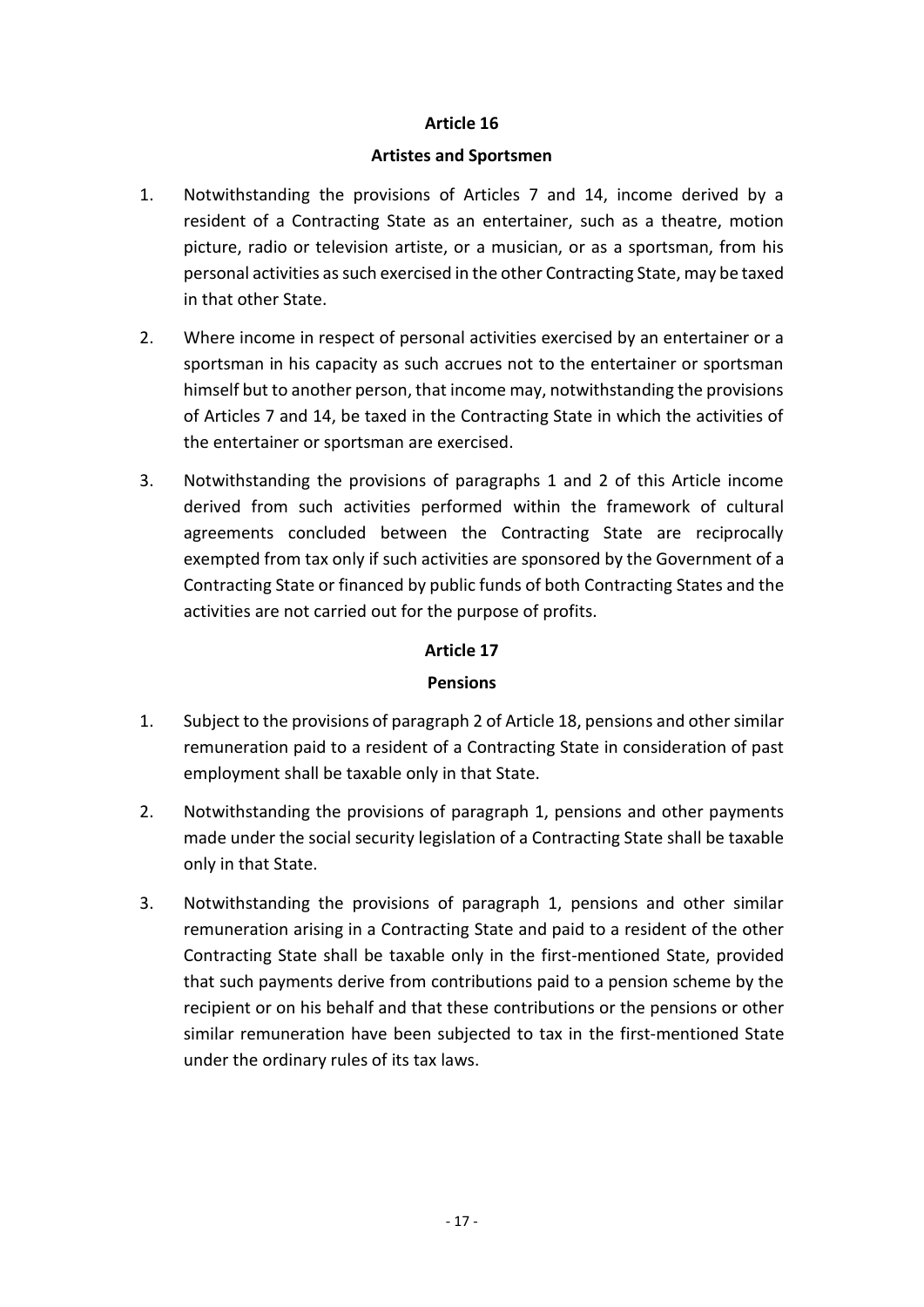#### **Government Service**

- 1. a) Salaries, wages and other similar remuneration, other than a pension, paid by a Contracting State or a political subdivision or a local authority thereof to an individual in respect of services rendered to that State or subdivision or authority shall be taxable only in that State.
	- b) However, such salaries, wages and other similar remuneration shall be taxable only in the other Contracting State if the services are rendered in that State and the individual is a resident of that State who:
		- (i) is a national of that State; or
		- (ii) did not become a resident of that State solely for the purpose of rendering the services.
- 2 a) Any pension paid by, or out of funds created by, a Contracting State or a political subdivision or a local authority thereof to an individual in respect of services rendered to that State or subdivision or authority shall be taxable only in that State.
	- b) However, such pension shall be taxable only in the other Contracting State if the individual is a resident of, and a national of, that State.
- 3. The provisions of Articles 14, 15, 16 and 17 shall apply to salaries, wages and other similar remuneration, and to pensions in respect of services rendered in connection with a business carried on by a Contracting State or a political subdivision or a local authority thereof.

### **Article 19**

### **Students and Trainees**

- 1. A student or business apprentice who, immediately before visiting a Contracting State is or was a resident of the other Contracting State and who is present in the first-mentioned Contracting State for the purpose of his education or training shall be exempt from tax in that first-mentioned Contracting State on:
	- a) payments made to him by persons residing outside that first-mentioned Contracting State for the purpose of his maintenance, education or training; and
	- b) income from activity in that first-mentioned Contracting State, provided that such income shall not exceed the amount necessary for his maintenance, education or training.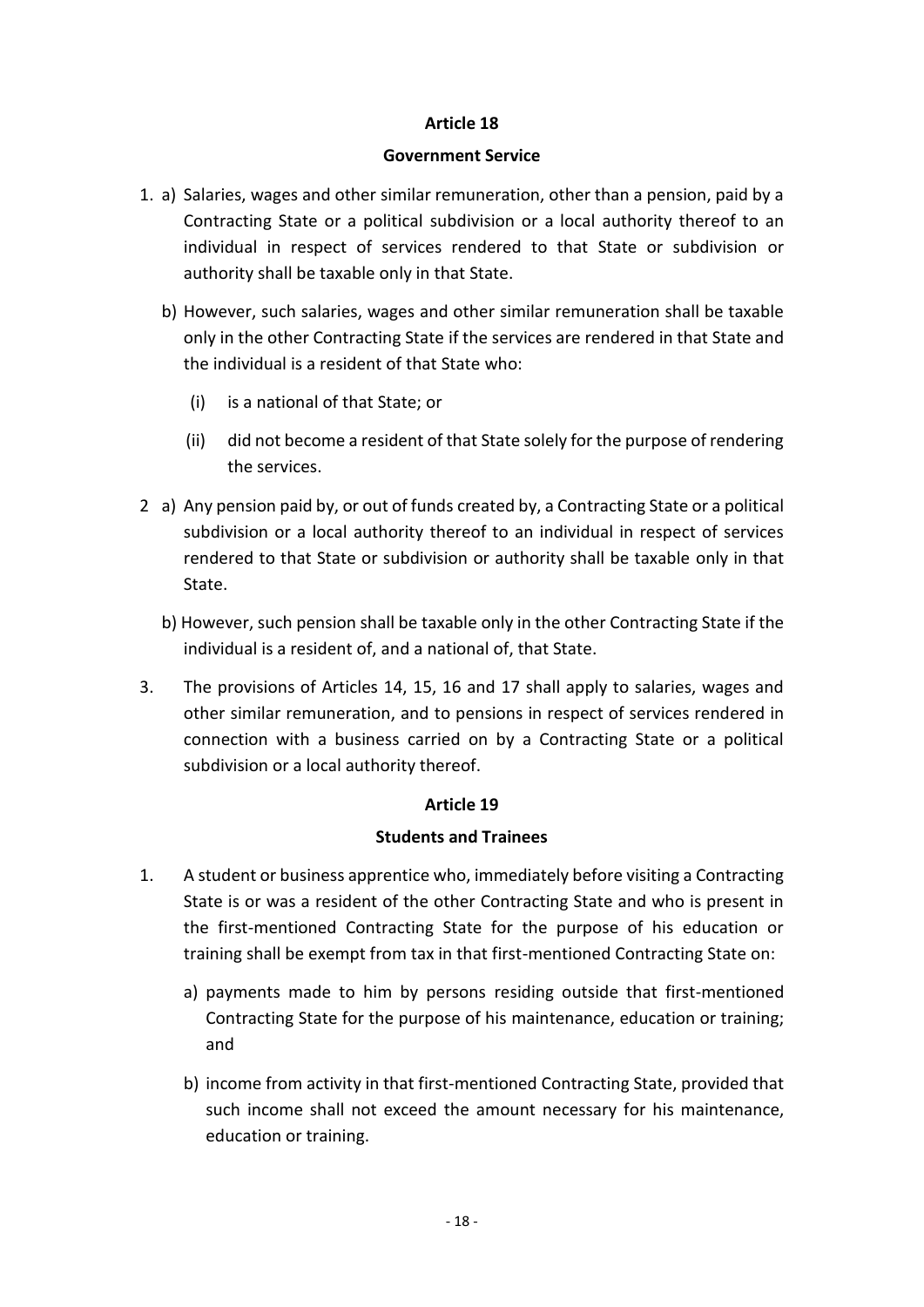2. An individual who, immediately before visiting a Contracting State is or was resident of the other Contracting State and who is temporary present in the firstmentioned State for the purpose of study, research or training as a recipient of a grant, allowance or award from a scientific, educational, religious or charitable organisation or under a technical assistance programme entered into by the Government of a Contracting State shall, from the date of his arrival in the firstmentioned State in connection with that visit, be exempt from tax in the State, for a period not exceeding the period of the grant.

### **Article 20**

#### **Teachers and Researchers**

An individual who is a resident of a Contracting State immediately before making a visit to the other Contracting State and who, at the invitation of any university, college, school or other similar educational institution or scientific research institution visits that other State for a period not exceeding two years solely for the purpose of teaching or research or both at such educational institution or scientific research institution shall be exempted from tax for a period not exceeding two years in that other State on any remuneration for such teaching or research.

#### **Article 21**

#### **Other Income**

- 1. Items of income of a resident of a Contracting State, wherever arising, not dealt with in the foregoing Articles of this Convention shall be taxable only in that State.
- 2. The provisions of paragraph 1 shall not apply to income, other than income from immovable property as defined in paragraph 2 of Article 6, if the recipient of such income, being a resident of a Contracting State, carries on business in the other Contracting State through a permanent establishment situated therein, and the right or property in respect of which the income is paid is effectively connected with such permanent establishment. In such case the provisions of Article 7 shall apply.

### **Article 22**

#### **Capital**

- 1. Capital represented by immovable property referred to in Article 6, owned by a resident of a Contracting State and situated in the other Contracting State, may be taxed in that other State.
- 2. Capital represented by movable property forming part of the business property of a permanent establishment which an enterprise of a Contracting State has in the other Contracting State may be taxed in that other State.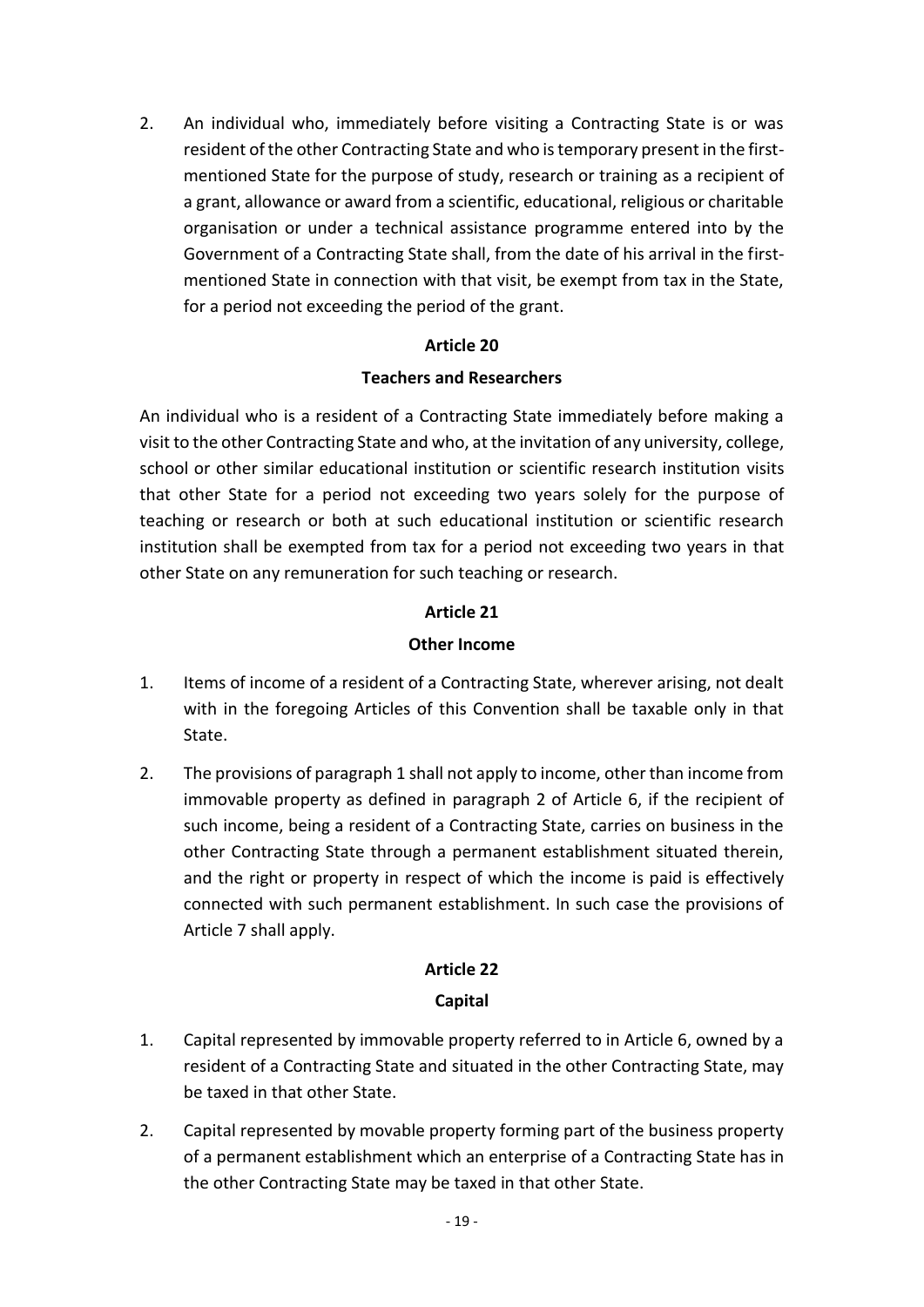- 3. Capital represented by ships and aircraft operated in international traffic and by movable property pertaining to the operation of such ships and aircraft, shall be taxable only in the Contracting State in which the place of effective management of the enterprise is situated.
- 4. All other elements of capital such as shares and securities of a resident of a Contracting State shall be taxable only in that State.

#### **Elimination of Double Taxation**

- 1. Subject to the provisions of the law of Luxembourg regarding the elimination of double taxation which shall not affect the general principle hereof, double taxation shall be eliminated as follows:
	- a) Where a resident of Luxembourg derives income or owns capital which, in accordance with the provisions of this Convention, may be taxed in the United Arab Emirates, Luxembourg shall, subject to the provisions of subparagraphs b), c) and d), exempt such income or capital from tax, but may, in order to calculate the amount of tax on the remaining income or capital of the resident, apply the same rates of tax as if the income or capital had not been exempted.
	- b) Where a resident of Luxembourg derives income which, in accordance with the provisions of Articles 7, 10, 13(2) and 16 may be taxed in the United Arab Emirates, Luxembourg shall allow as a deduction from the income tax on individuals or from the corporation tax of that resident an amount equal to the tax paid in the United Arab Emirates, but only, with respect to Articles 7 and 13(2), if the business profits and the capital gains are not derived from activities of a permanent establishment in the United Arab Emirates in agriculture, industry, infrastructure and tourism. Such deduction shall not, however, exceed that part of the tax, as computed before the deduction is given, which is attributable to such items of income derived from the United Arab Emirates. That means if income is derived from a permanent establishment in the United Arab Emirates being active in agriculture, industry, infrastructure and tourism, this income will be exempted in Luxembourg even if no tax has been paid in the United Arab Emirates.
	- c) Where a company which is a resident of Luxembourg derives dividends from United Arab Emirates sources, Luxembourg shall exempt such dividends from tax, provided that the company which is a resident of Luxembourg holds directly at least 10 per cent of the capital of the company paying the dividends since the beginning of the accounting year and if this company is subject in the United Arab Emirates to an income tax corresponding to the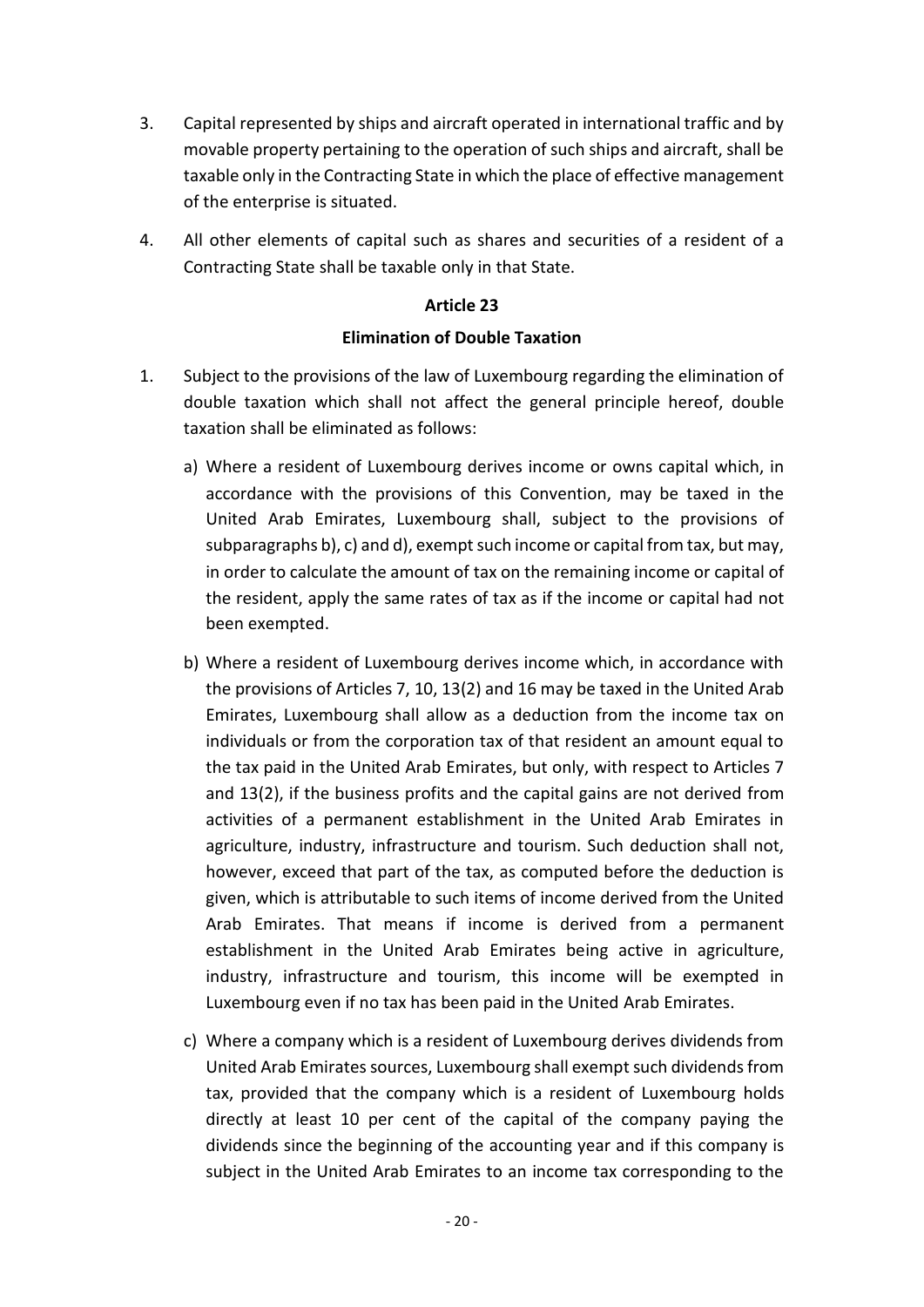Luxembourg corporation tax. The abovementioned shares in the United Arab Emirates company are, under the same conditions, exempt from the Luxembourg capital tax. The exemption under this subparagraph shall also apply notwithstanding that the United Arab Emirates company is exempted from tax or taxed at a reduced rate in the United Arab Emirates and if these dividends are derived out of profits from activities in agriculture, industry, infrastructure or tourism in the United Arab Emirates.

- d) The provisions of subparagraph a) shall not apply to income derived or capital owned by a resident of Luxembourg where the United Arab Emirates applies the provisions of this Convention to exempt such income or capital from tax or applies the provisions of paragraph 2 of Article 10 to such income.
- 2. In the case of the United Arab Emirates, double taxation shall be eliminated as follows:

Where a resident of the United Arab Emirates derives income which in accordance with the provisions of this Convention may be taxed in Luxembourg, the United Arab Emirates shall allow as a deduction from tax on income of that person an amount equal to the tax on income paid in Luxembourg.

Such deduction shall not exceed that part of income tax, as computed before the deduction is given, which is attributable to the income which may be taxed in Luxembourg.

### **Article 24**

### **Non-Discrimination**

- 1. Nationals of a Contracting State shall not be subjected in the other Contracting State to any taxation or any requirement connected therewith, which is other or more burdensome than the taxation and connected requirements to which nationals of that other State in the same circumstances, in particular with respect to residence, are or may be subjected. This provision shall, notwithstanding the provisions of Article 1, also apply to persons who are not residents of one or both of the Contracting States.
- 2. The taxation on a permanent establishment which an enterprise of a Contracting State has in the other Contracting State shall not be less favourably levied in that other State than the taxation levied on enterprises of that other State carrying on the same activities. This provision shall not be construed as obliging a Contracting State to grant to residents of the other Contracting State any personal allowances, reliefs and reductions for taxation purposes on account of civil status or family responsibilities which it grants to its own residents.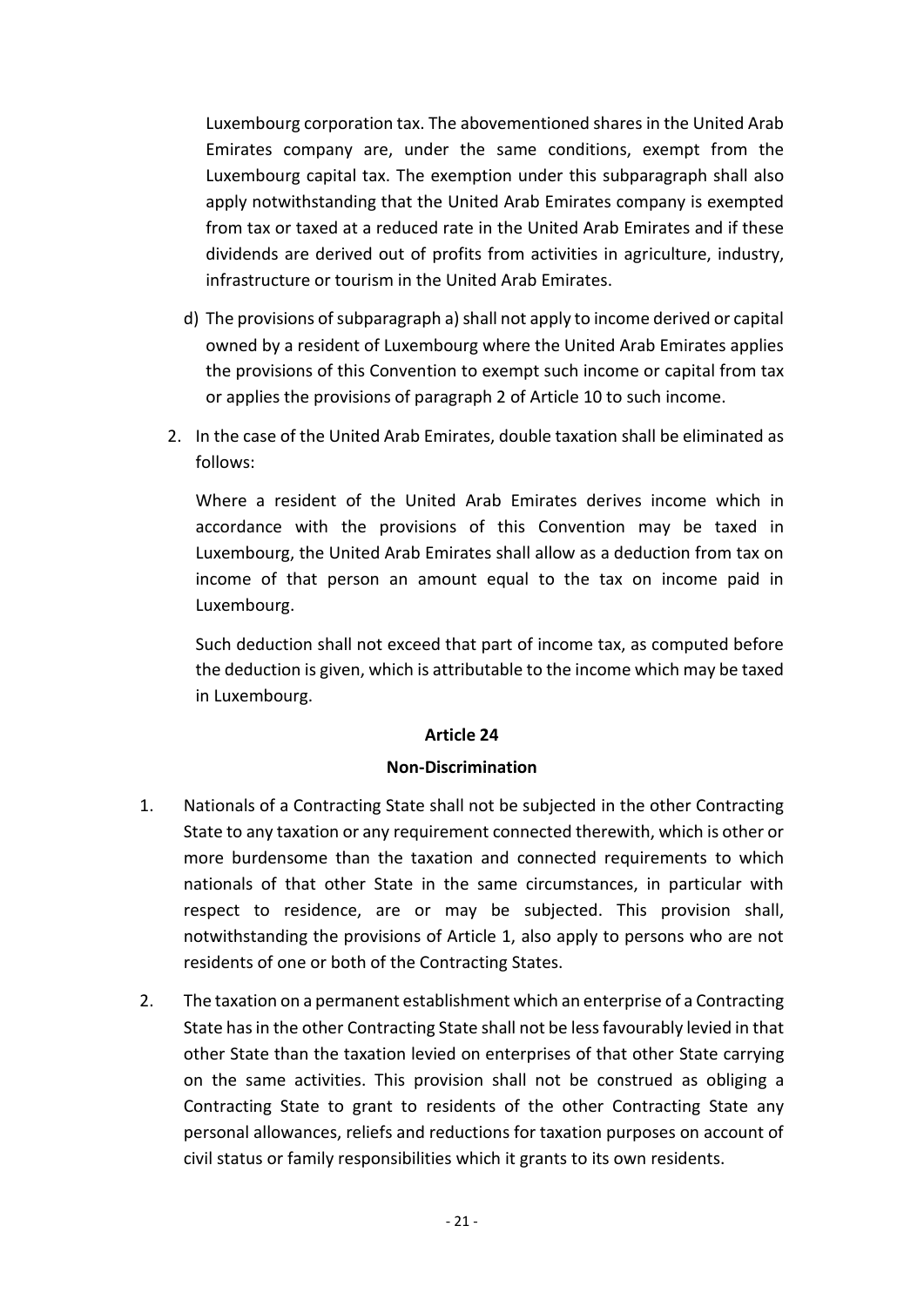- 3. Except where the provisions of paragraph 1 of Article 9, paragraph 4 of Article 11, or paragraph 4 of Article 12, apply, interest, royalties and other disbursements paid by an enterprise of a Contracting State to a resident of the other Contracting State shall, for the purpose of determining the taxable profits of such enterprise, be deductible under the same conditions as if they had been paid to a resident of the first-mentioned State. Similarly, any debts of an enterprise of a Contracting State to a resident of the other Contracting State shall, for the purpose of determining the taxable capital of such enterprise, be deductible under the same conditions as if they had been contracted to a resident of the first-mentioned State.
- 4. Enterprises of a Contracting State, the capital of which is wholly or partly owned or controlled, directly or indirectly, by one or more residents of the other Contracting State, shall not be subjected in the first-mentioned State to any taxation or any requirement connected therewith which is other or more burdensome than the taxation and connected requirements to which other similar enterprises of the first-mentioned State are or may be subjected.
- 5. The provisions of this Article shall apply to taxes covered by this Convention.

#### **Mutual Agreement Procedure**

1. **[The first sentence of paragraph 1 of Article 25 of this Convention is replaced by the first sentence of paragraph 1 of Article 16 of the MLI]** [Where a person considers that the actions of one or both of the Contracting States result or will result for him in taxation not in accordance with the provisions of this Convention, he may, irrespective of the remedies provided by the domestic law of those States, present his case to the competent authority of the Contracting State of which he is a resident or, if his case comes under paragraph 1 of Article 24, to that of the Contracting State of which he is a national.]

*The following first sentence of paragraph 1 of Article 16 of the MLI replaces the first sentence of paragraph 1 of Article 25 of this Convention:<sup>1</sup>*

*ARTICLE 16 OF THE MLI – MUTUAL AGREEMENT PROCEDURE*

Where a person considers that the actions of one or both of the [*Contracting States*] result or will result for that person in taxation not in accordance with the provisions of [*this Convention*], that person may, irrespective of the remedies

1

 $^1$  In accordance with paragraph 4 of Article 35 of the MLI, Article 16 of the MLI has effect with respect to this Convention for a case presented to the competent authority of a *Contracting State* on or after 1 September 2019, except for cases that were not eligible to be presented as of that date under the Convention prior to its modification by the MLI, without regard to the taxable period to which the case relates.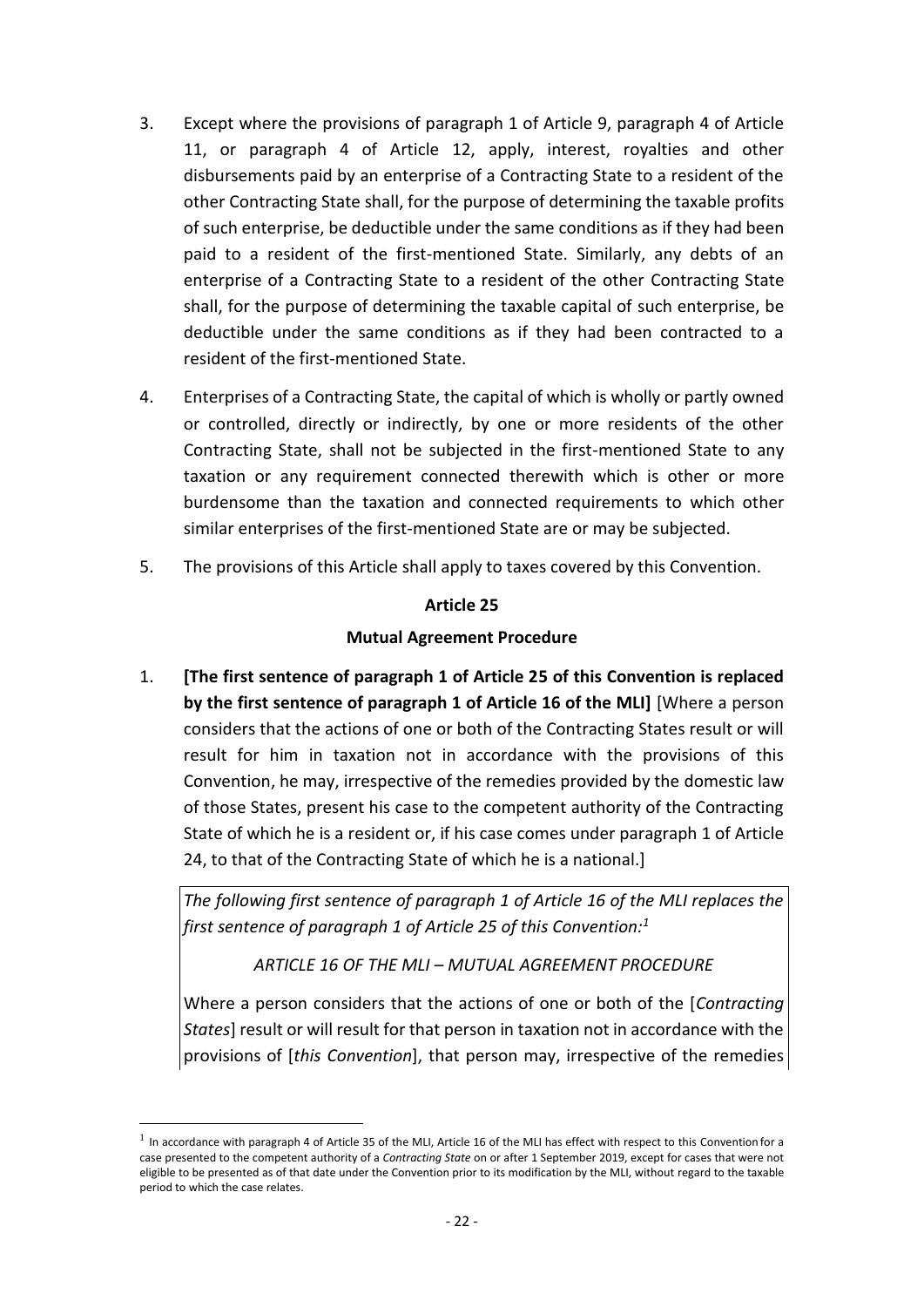provided by the domestic law of those [*Contracting States*], present the case to the competent authority of either [*Contracting State*].

The case must be presented within three years from the first notification of the action resulting in taxation not in accordance with the provisions of the Convention.

- 2. The competent authority shall endeavour, if the objection appears to it to be justified and if it is not itself able to arrive at a satisfactory solution, to resolve the case by mutual agreement with the competent authority of the other Contracting State, with a view to the avoidance of taxation which is not in accordance with the Convention. Any agreement reached shall be implemented notwithstanding any time limits in the domestic law of the Contracting States.
- 3. The competent authorities of the Contracting States shall endeavour to resolve by mutual agreement any difficulties or doubts arising as to the interpretation or application of the Convention. They may also consult together for the elimination of double taxation in cases not provided for in the Convention.
- 4. The competent authorities of the Contracting States may communicate with each other directly, including through a joint commission consisting of themselves or their representatives, for the purpose of reaching an agreement in the sense of the preceding paragraphs.

### **Article 26**

### **Exchange of Information**

- 1. The competent authorities of the Contracting States shall exchange such information as is foreseeably relevant for carrying out the provisions of this Convention or to the administration or enforcement of the domestic laws concerning taxes of every kind and description imposed on behalf of the Contracting States, or of its local Governments or local authorities, insofar as the taxation thereunder is not contrary to the Convention. The exchange of information is not restricted by Articles 1 and 2.
- 2. Any information received under paragraph 1 by a Contracting State shall be treated as secret in the same manner as information obtained under the domestic laws of that State and shall be disclosed only to persons or authorities (including courts and administrative bodies) concerned with the assessment or collection of, the enforcement or prosecution in respect of, the determination of appeals in relation to the taxes referred to in paragraph 1, or the oversight of the above. Such persons or authorities shall use the information only for such purposes. They may disclose the information in public court proceedings or in judicial decisions.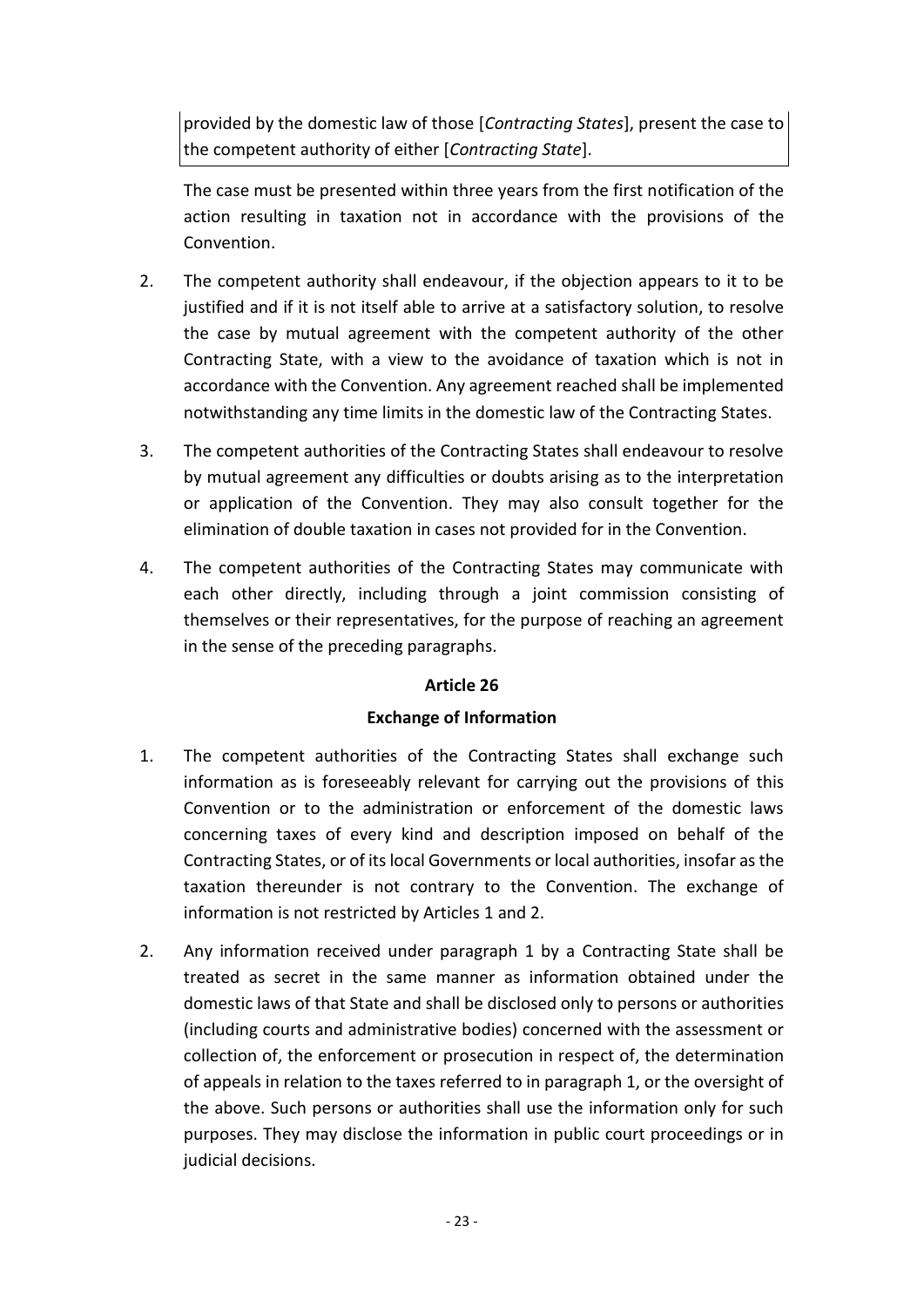- 3. In no case shall the provisions of paragraphs 1 and 2 be construed so as to impose on a Contracting State the obligation:
	- a) to carry out administrative measures at variance with the laws and administrative practice of that or of the other Contracting State;
	- b) to supply information which is not obtainable under the laws or in the normal course of the administration of that or of the other Contracting State;
	- c) to supply information which would disclose any trade, business, industrial, commercial or professional secret or trade process, or information the disclosure of which would be contrary to public policy (ordre public).
- 4. If information is requested by a Contracting State in accordance with this Article, the other Contracting State shall use its information gathering measures to obtain the requested information, even though that other State may not need such information for its own tax purposes. The obligation contained in the preceding sentence is subject to the limitations of paragraph 3 but in no case shall such limitations be construed to permit a Contracting State to decline to supply information solely because it has no domestic interest in such information.
- 5. In no case shall the provisions of paragraph 3 be construed to permit a Contracting State to decline to supply information upon request solely because the information is held by a bank, other financial institution, nominee or person acting in an agency or a fiduciary capacity or because it relates to ownership interests in a person.

#### **Members of Diplomatic Missions and Consular Posts**

Nothing in this Convention shall affect the fiscal privileges of members of diplomatic missions or consular posts under the general rules of international law or under the provisions of special agreements.

### **Article 28**

#### **Special Provision**

In order to avoid treaty shopping, the two Contracting States shall co-operate and consult each other if such event takes place and try to find a mutual solution.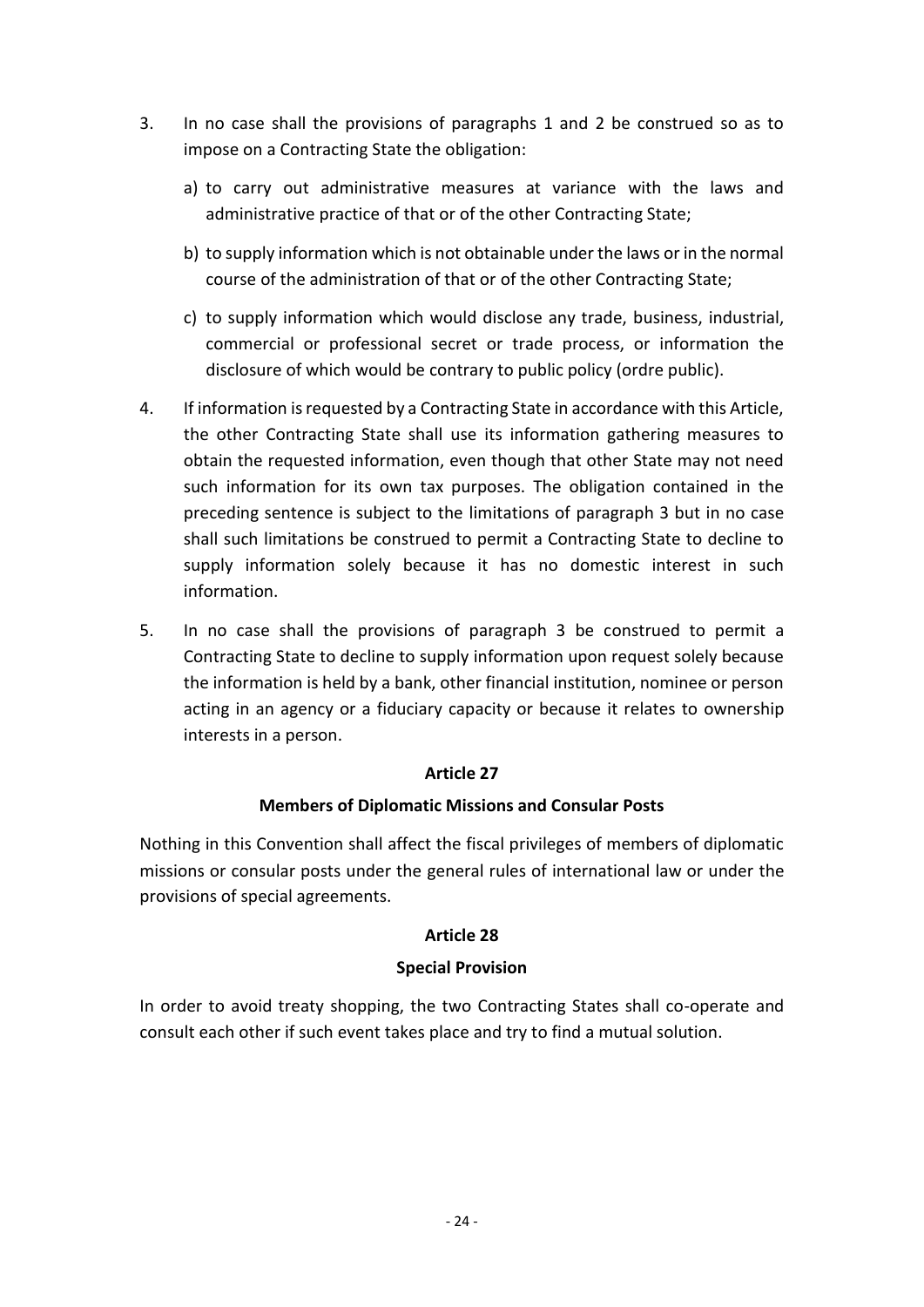*The following paragraph 1 of Article 7 of the MLI applies and supersedes the provisions of this Convention:*

### *ARTICLE 7 OF THE MLI – PREVENTION OF TREATY ABUSE*

### (*Principal purposes test provision)*

Notwithstanding any provisions of [*the Convention*], a benefit under [*the Convention*] shall not be granted in respect of an item of income or capital if it is reasonable to conclude, having regard to all relevant facts and circumstances, that obtaining that benefit was one of the principal purposes of any arrangement or transaction that resulted directly or indirectly in that benefit, unless it is established that granting that benefit in these circumstances would be in accordance with the object and purpose of the relevant provisions of [*the Convention*].

*The following paragraph 4 of Article 7 of the MLI applies to paragraph 1 of Article 7 of the MLI:*

Where a benefit under [*the Convention*] is denied to a person under [*paragraph 1 of Article 7 of the MLI*], the competent authority of the [*Contracting State*] that would otherwise have granted this benefit shall nevertheless treat that person as being entitled to this benefit, or to different benefits with respect to a specific item of income or capital, if such competent authority, upon request from that person and after consideration of the relevant facts and circumstances, determines that such benefits would have been granted to that person in the absence of the transaction or arrangement referred to [*in paragraph 1 of Article 7 of the MLI*]. The competent authority of the [*Contracting State*] to which a request has been made under this paragraph by a resident of the other [*Contracting State*] shall consult with the competent authority of that other [*Contracting State*] before rejecting the request.

# **Article 29**

### **Entry Into Force**

- 1. The Contracting States shall notify each other in writing, through diplomatic channels, that the procedures required by its law for the entry into force of this Convention have been satisfied. The Convention shall enter into force on the date of receipt of the last notification.
- 2. This Convention shall be applicable:
	- i) in respect of taxes withheld at source, to income derived on or after 1 January of the calendar year next following the year in which the Convention enters into force;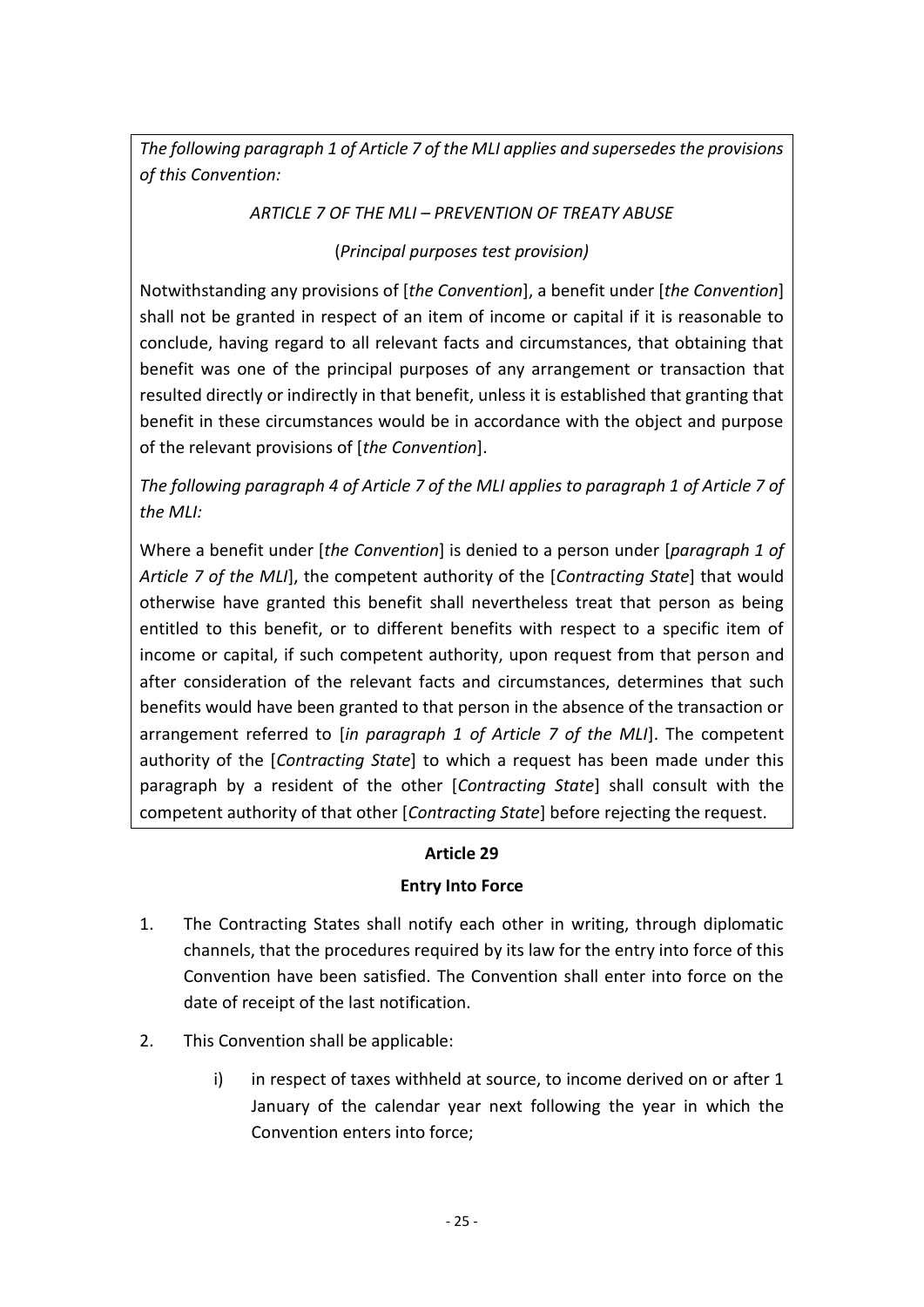ii) in respect of other taxes on income, and taxes on capital, to taxes chargeable for any taxable year beginning on or after 1 January of the calendar year next following the year in which the Convention enters into force.

### **Article 30**

### **Termination**

- 1. This Convention shall remain in force until terminated by a Contracting State. Either Contracting State may terminate the Convention, through diplomatic channels, by giving notice of termination at least six months before the end of any calendar year beginning after the expiration of a period of five years from the date of its entry into force.
- 2. The Convention shall cease to have effect:
	- i) in respect of taxes withheld at source, to income derived on or after 1 January in the calendar year next following the year in which the notice is given;
	- ii) in respect of other taxes on income, and taxes on capital, to taxes chargeable for any taxable year beginning on or after 1 January in the calendar year next following the year in which the notice is given.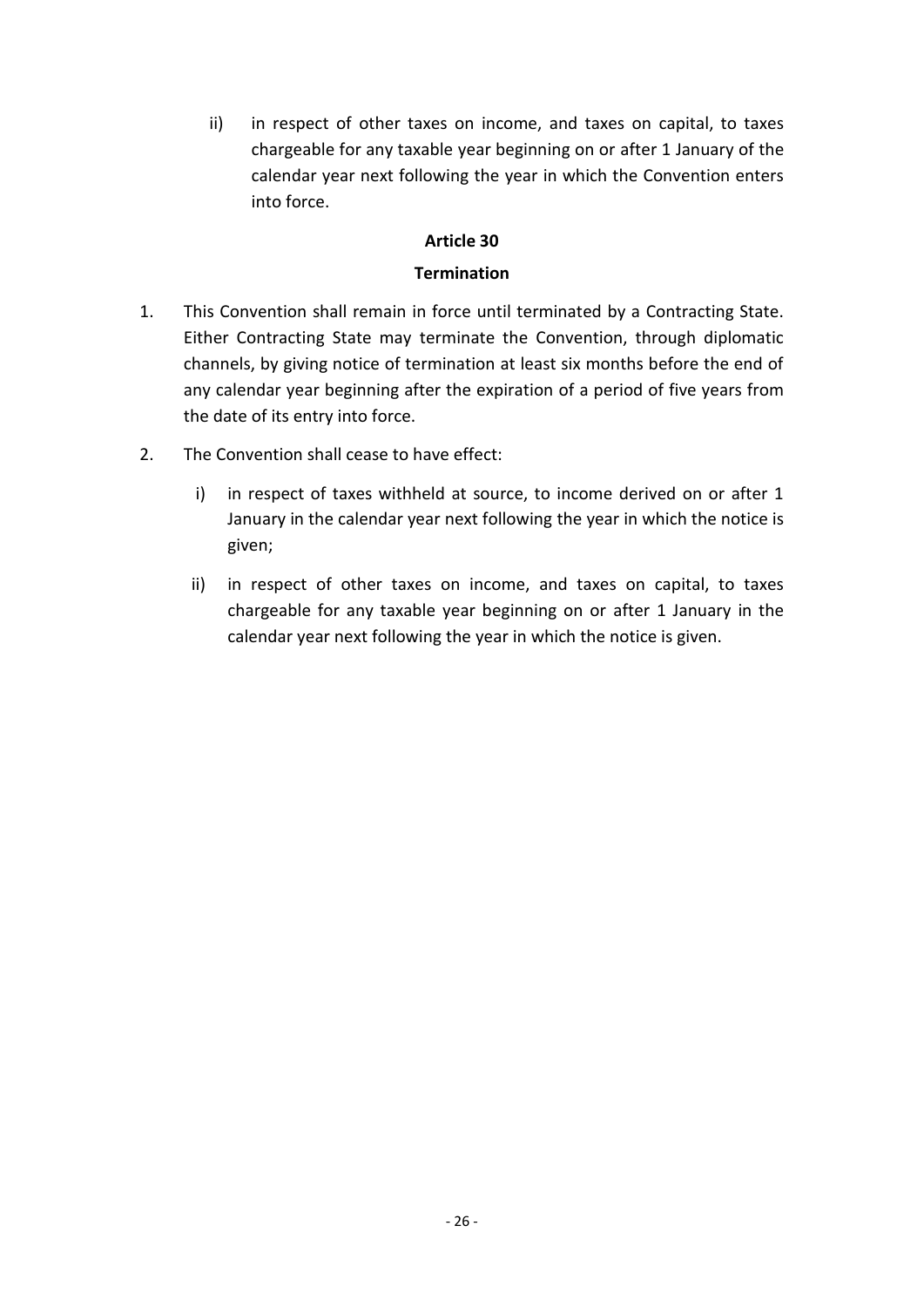#### **Protocol**

At the moment of signing the Convention for the avoidance of double taxation and the prevention of fiscal evasion with respect to taxes on income and on capital, this day concluded between the Grand Duchy of Luxembourg and the United Arab Emirates, the undersigned have agreed that the following provisions shall form an integral part of the Convention.

1. With reference to paragraph 1 of Article 4

- It is agreed upon that governmental institutions of the United Arab Emirates within the meaning of subparagraph a) i) shall include the following types of entities created under public law which are wholly owned and controlled by the United Arab Emirates or a local Government thereof:

- a) public corporations;
- b) authorities;
- c) government agencies;
- d) foundations;
- e) development funds; and
- f) directly or indirectly wholly owned entities of the above.

- It is understood that the following financial institutions are recognised i.e. as governmental institutions:

- a) Abu Dhabi Investment Authority (ADIA),
- b) Zayed Charity Foundation,
- c) UAE Central Bank,
- d) Abu Dhabi Fund for Economic Development, and
- e) any other institution that may be agreed upon by the Contracting States from time to time.
- 2. With reference to paragraph 3 of Article 10
	- In the case of the United Arab Emirates the term "financial institution" means:
	- a) Abu Dhabi Investment Authority (ADIA),
	- b) UAE Central Bank,
	- c) International Petroleum Investment Company,
	- d) Abu Dhabi Investment Council,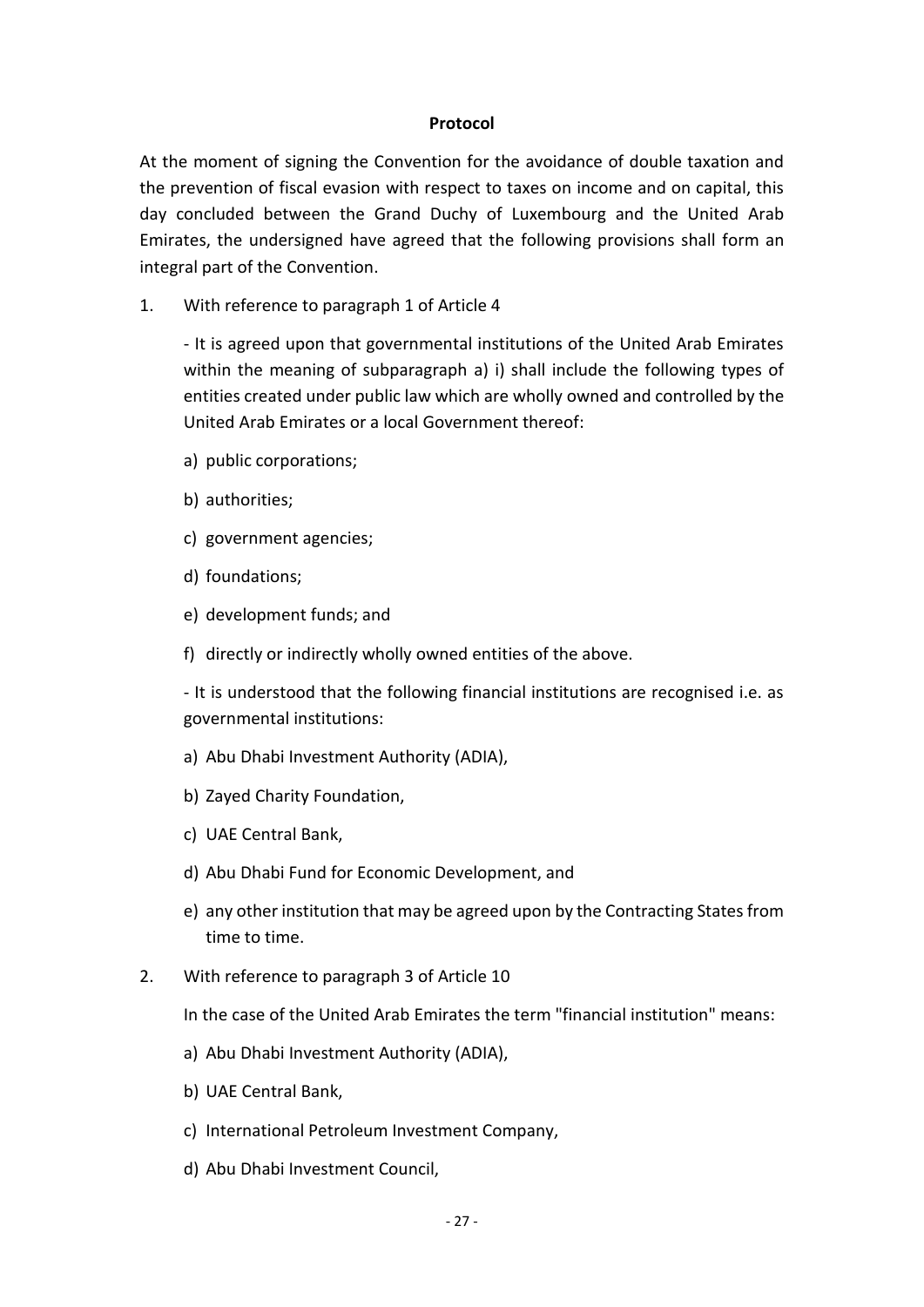- e) Mubadala,
- f) TAQA,
- g) Investment Corporation of Dubai, and
- h) any other governmental institution as may be specified according to the competent authorities of the Contracting States through exchange of letters.
- In the case of Luxembourg the term "financial institution" means:
- a) the "Société Nationale de Crédit et d'Investissement",
- b) the "Banque Centrale du Luxembourg", and
- c) any other governmental institution as may be specified according to the competent authorities of the Contracting States through exchange of letters.
- 3. With reference to Article 14

The provisions of paragraph 3 of this Article shall also apply to the remuneration received by the employees of air transport enterprises of one of the Contracting State performing activities in the other Contracting State for a limited period of 4 years provided that such employees are nationals of that State.

4. With reference to Article 29

Notwithstanding the provisions of Article 29, the provisions of Article 8, paragraph 3 of Article 13, paragraph 3 of Article 14 and paragraph 3 of Article 22 shall have effect in both Contracting States in respect of any fiscal year beginning on or after 1 January 2000.

- 5. With reference to Article 26:
	- 1. It is understood that the competent authority of the requested State shall provide upon request by the competent authority of the requesting State information for the purposes referred to in Article 26.
	- 2. The competent authority of the requesting State shall provide the following information to the competent authority of the requested State when making a request for information under the Convention to demonstrate the foreseeable relevance of the information to the request:
		- a) the identity of the person under examination or investigation;
		- b) a statement of the information sought including its nature and the form in which the requesting State wishes to receive the information from the requested State;
		- c) the tax purpose for which the information is sought;